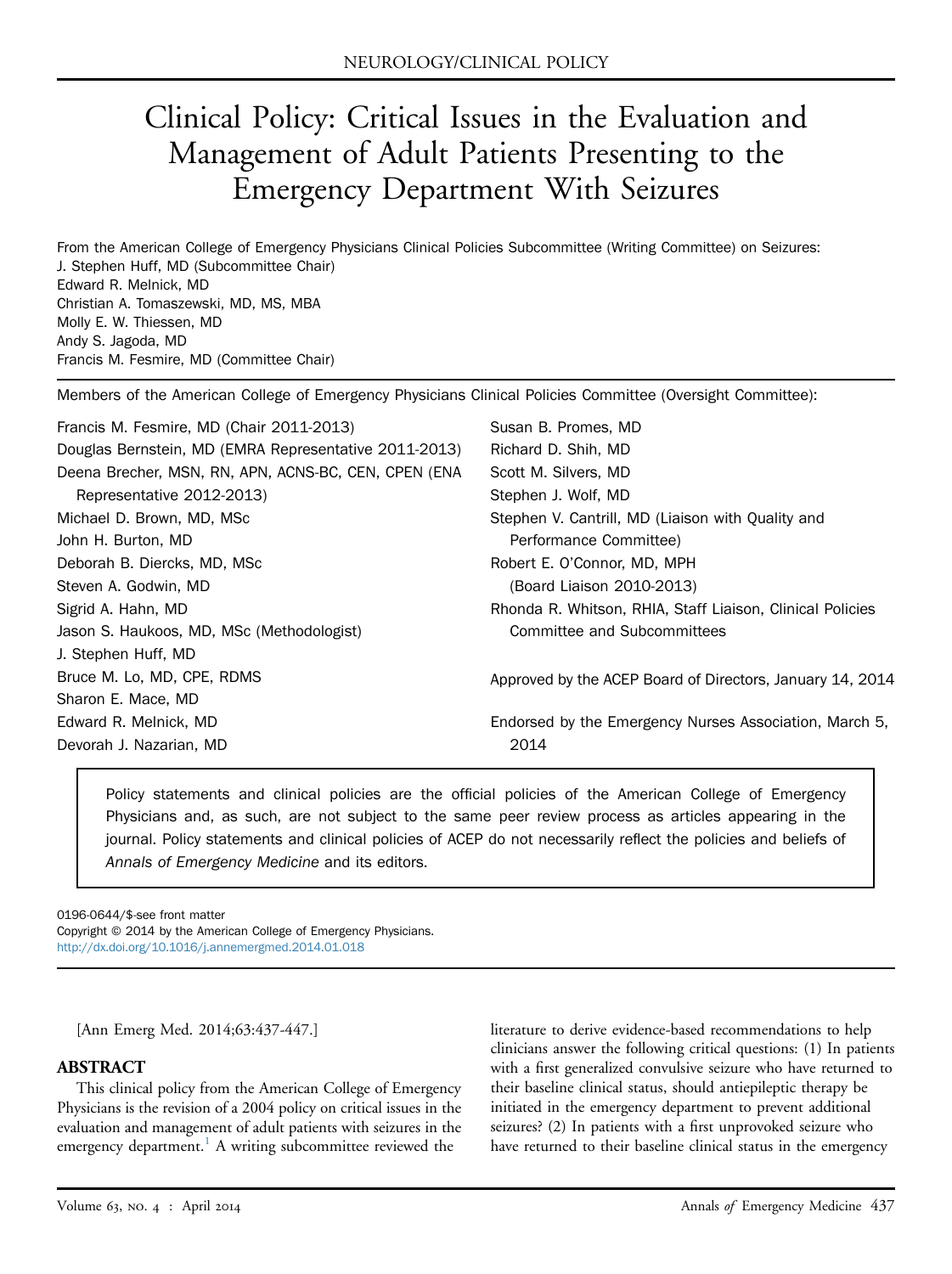department, should the patient be admitted to the hospital to prevent adverse events? (3) In patients with a known seizure disorder in which resuming their antiepileptic medication in the emergency department is deemed appropriate, does the route of administration impact recurrence of seizures? (4) In emergency department patients with generalized convulsive status epilepticus who continue to have seizures despite receiving optimal dosing of a benzodiazepine, which agent or agents should be administered next to terminate seizures? A literature search was performed, the evidence was graded, and recommendations were given based on the strength of the available data in the medical literature.

# **INTRODUCTION**

There is a diagnostic process for evaluating generalized convulsions. A variety of clinical conditions may lead to events that resemble convulsive seizures but in fact are not. Examples include the brief stiffening or rhythmic jerks that sometimes accompany syncope or concussion, rigors, psychogenic nonepileptic seizures, and many other clinical conditions. Even after thorough evaluation in the emergency department (ED), the correct categorization of a clinical event as a seizure may be difficult.

The terminology for seizures and epilepsy is not straightforward and continues to evolve. In this document, generalized convulsive seizure, or simply seizure, refers to generalized movements with unresponsiveness reflecting excessive synchronous cortical electrical activity. Patients in the ED may have seizures that are secondary to causes such as electrolyte disturbances, withdrawal, toxins, infections, central nervous system (CNS) mass lesions, or other etiologies; these are classified as acute symptomatic or provoked seizures. By definition, an acute symptomatic seizure occurs at the time of or within 7 days of an acute neurologic, systemic, metabolic, or toxic insult. A remote symptomatic seizure results from a CNS or systemic insult that occurred more than 7 days in the past. An unprovoked seizure occurs in the absence of acute precipitating factors and includes remote symptomatic seizures, as well as seizures that are not established to have a cause. Epilepsy is defined as recurrent unprovoked seizures.<sup>[2,3](#page-8-1)</sup> [Table 1](#page-1-0) provides definitions and examples of provoked and unprovoked seizures.

Other than in the discussion on status epilepticus, antiepileptic medication in this document refers to a medication prescribed for seizure prevention, not the episodic use of agents such as benzodiazepines. For example, a benzodiazepine administered to decrease the occurrence of alcohol withdrawal seizures is not regarded as use of an antiepileptic medication in this document. A detailed review of the dosing and route of administration of benzodiazepines in seizing patients is outside the scope of this document; however, these dosing strategies have been studied extensively, particularly in the prehospital setting. A prehospital study compared dosing of 10 mg intramuscular midazolam to 4 mg intravenous (IV) lorazepam administered in the prehospital environment for status epilepticus in adults and in children weighing greater than [4](#page-8-2)0 kg and noted equivalent efficacy.<sup>4</sup>

Table 1. Classification of seizures.

| <b>Classification</b>                                                   | <b>Definition</b>                                                                                                                                                                                                                                                       | <b>Examples</b>                                                                                                                                                      |  |  |  |
|-------------------------------------------------------------------------|-------------------------------------------------------------------------------------------------------------------------------------------------------------------------------------------------------------------------------------------------------------------------|----------------------------------------------------------------------------------------------------------------------------------------------------------------------|--|--|--|
| <b>Provoked seizure</b><br>acute symptomatic<br>seizure                 | Provoked seizure<br>equivalent to acute<br>symptomatic seizure;<br>seizure occurs at time<br>of or within 7 days of<br>an acute neurologic,<br>systemic, metabolic, or<br>toxic insult                                                                                  | Seizures from<br>hyponatremia or other<br>electrolyte<br>abnormalities.<br>withdrawal, toxic<br>ingestions,<br>encephalitis, CNS<br>mass lesions, and<br>many others |  |  |  |
| <b>Unprovoked seizure</b><br>including remote<br>symptomatic<br>seizure | Seizure occurs without<br>acute precipitating<br>factors; unprovoked<br>seizures include but<br>are not limited to<br>remote symptomatic<br>seizures if seizure is<br>thought to result from<br>CNS or systemic insult<br>that occurred more<br>than 7 days in the past | Idiopathic seizures;<br>epilepsy (if recurrent);<br>seizure attributed to<br>history of stroke,<br>traumatic brain injury,<br>or other past events                   |  |  |  |
| CNS, central nervous system.                                            |                                                                                                                                                                                                                                                                         |                                                                                                                                                                      |  |  |  |

<span id="page-1-0"></span>The American College of Emergency Physicians' (ACEP)  $2004$  clinical policy on seizures<sup>[1](#page-8-0)</sup> addressed 2 critical questions on laboratory testing and neuroimaging: (1) What laboratory tests are indicated in the otherwise healthy adult patient with a newonset seizure who has returned to a baseline normal neurologic status? (2) Which new-onset seizure patients who have returned to a normal baseline require a head computed tomography (CT) scan in the ED? The committee agreed that these areas were no longer controversial and did not re-address these questions in the current draft. Laboratory testing and neuroimaging are also discussed in several other recent guidelines.<sup>[5-7](#page-8-3)</sup>

### METHODOLOGY

This clinical policy was created after careful review and critical analysis of the medical literature. Searches of MEDLINE, MEDLINE InProcess, Cochrane Systematic Review Database, and Cochrane Database of Clinical Trials were performed. All searches were limited to English-language sources, human studies, and adults. All searches excluded pediatric or children, head trauma, brain mass or brain tumor, and immunocompromised immune system. Specific key words/phrases and years used in the searches are identified under each critical question. In addition, relevant articles from the bibliographies of included studies and more recent articles identified by committee members and reviewers were included.

This policy is a product of the ACEP clinical policy development process, including expert review, and is based on the existing literature; when literature was not available, consensus of emergency physicians was used. Expert review comments were received from emergency physicians, neurologists, and individual members of the American Epilepsy Society, the American Academy of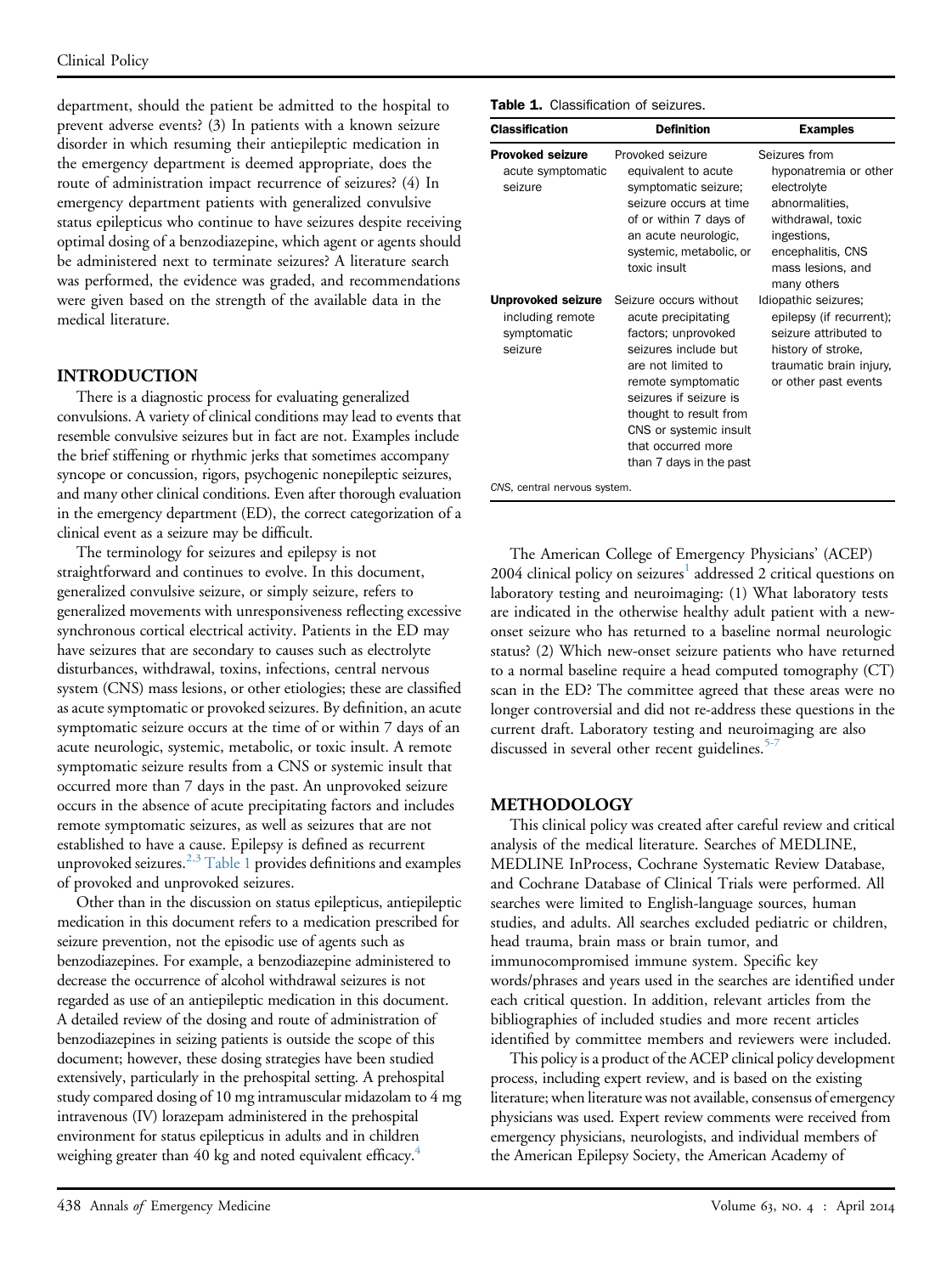Neurology, the Epilepsy Foundation of America, the National Association of Epilepsy Centers, and ACEP's Quality and Performance Committee. The draft was also open to comments from ACEP membership through *EM Today*. Their responses were used to further refine and enhance this policy; however, their responses do not imply endorsement of this clinical policy. Clinical policies are scheduled for revision every 3 years; however, interim reviews are conducted when technology or the practice environment changes significantly. ACEP was the funding source for this clinical policy.

#### Assessment of Classes of Evidence

All articles used in the formulation of this clinical policy were graded by at least 2 subcommittee members and assigned a Class of Evidence. In doing so, subcommittee members assigned design classes to each article, with design 1 representing the strongest study design and subsequent design classes (eg, design 2, design 3) representing respectively weaker study designs for therapeutic, diagnostic, or prognostic clinical reports, or metaanalyses (Appendix A). Articles were then graded on dimensions related to the study's methodological features, including but not necessarily limited to randomization processes, blinding, allocation concealment, methods of data collection, outcome measures and their assessment, selection and misclassification biases, sample size, and generalizability. Using predetermined formulas related to the study's design, methodological quality, and applicability to the critical question, articles received a final Class of Evidence grade (ie, Class I, Class II, Class III, or Class X) (Appendix B). Articles identified with fatal flaws or that were not applicable to the critical question received a Class of Evidence grade "X" and were not used in formulating recommendations for this policy. Grading was done with respect to the specific critical questions; thus, the level of evidence for any one study may vary according to the question. As such, it was possible for a single article to receive different Classes of Evidence as different critical questions were answered from the same study. Question-specific Classes of Evidence grading may be found in the Evidentiary Table included at the end of this policy.

### Translation of Classes of Evidence to Recommendation Levels

Strength of recommendations regarding each critical question were made by subcommittee members using results from strength of evidence grading, expert opinion, and consensus among subcommittee members according to the following guidelines:

Level A recommendations. Generally accepted principles for patient care that reflect a high degree of clinical certainty (ie, based on evidence from 1 or more Class of Evidence I or multiple Class of Evidence II studies).

Level B recommendations. Recommendations for patient care that may identify a particular strategy or range of strategies that reflect moderate clinical certainty (ie, based on evidence from 1 or more Class of Evidence II studies or strong consensus of Class of Evidence III studies).

Level C recommendations. Recommendations for patient care that are based on evidence from Class of Evidence III

studies or, in the absence of any adequate published literature, based on expert consensus. In instances where consensus recommendations are made, "consensus" is placed in parentheses at the end of the recommendation.

There are certain circumstances in which the recommendations stemming from a body of evidence should not be rated as highly as the individual studies on which they are based. Factors such as heterogeneity of results, uncertainty about effect magnitude and consequences, and publication bias, among others, might lead to such a downgrading of recommendations.

When possible, clinically oriented statistics (eg, likelihood ratios, number needed to treat [NNT]) were presented to help the reader better understand how the results may be applied to the individual patient. For a definition of these statistical concepts, see Appendix C.

This policy is not intended to be a complete manual on the evaluation and management of patients with seizures but rather a focused examination of critical issues that have particular relevance to the current practice of emergency medicine.

It is the goal of the Clinical Policies Committee to provide an evidence-based recommendation when the medical literature provides enough quality information to answer a critical question. When the medical literature does not contain adequate empirical data to answer a critical question, the members of the Clinical Policies Committee believe that it is equally important to alert emergency physicians to this fact.

Recommendations offered in this policy are not intended to represent the only diagnostic or management options available to the emergency physician. ACEP clearly recognizes the importance of the individual physician's judgment and patient preferences. Rather, this guideline defines for the physician those strategies for which medical literature exists to provide support for answers to the critical questions addressed in this policy.

Scope of Application. This guideline is intended for physicians working in EDs.

Inclusion Criteria. This guideline is intended for adult patients aged 18 years and older presenting to the ED with generalized convulsive seizures.

**Exclusion Criteria.** This guideline is not intended for pediatric patients, patients with complex partial seizures, patients with acute head trauma or multisystem trauma, patients with brain mass or brain tumor, immunocompromised patients, or patients with eclampsia.

### CRITICAL QUESTIONS

1. In patients with a first generalized convulsive seizure who have returned to their baseline clinical status, should antiepileptic therapy be initiated in the ED to prevent additional seizures?

Patient Management Recommendations

Level A recommendations. None specified.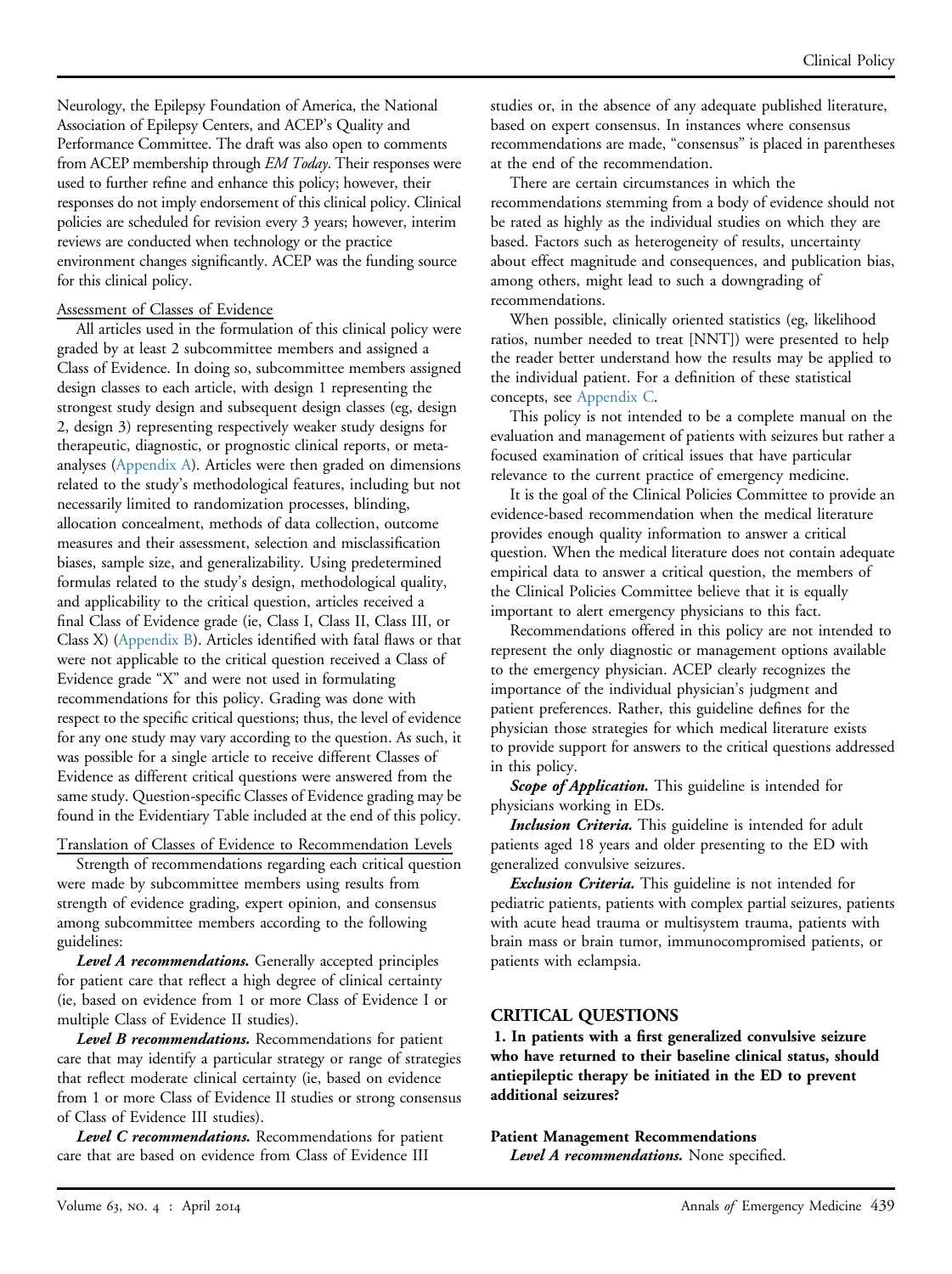# Level B recommendations. None specified. Level C recommendations.

- (1) Emergency physicians need not initiate antiepileptic medication\* in the ED for patients who have had a first provoked seizure. Precipitating medical conditions should be identified and treated.
- (2) Emergency physicians need not initiate antiepileptic medication\* in the ED for patients who have had a first unprovoked seizure without evidence of brain disease or injury.
- (3) Emergency physicians may initiate antiepileptic medication\* in the ED, or defer in coordination with other providers, for patients who experienced a first *unprovoked* seizure with a remote history of brain disease or injury.

\* Antiepileptic medication in this document refers to medications prescribed for seizure prevention.

Key words/phrases for literature searches: seizures, seizure disorder, emergency department, adults, antiepileptic medications, new onset seizure, first seizure, epilepsy, immediate treatment, delayed treatment, and variations and combinations of the key words/phrases; years January 2000 through December 2009, and January 2010 through April 2011.

The physician must weigh several issues in the decision to initiate antiepileptic medication in patients who have had an apparent first seizure. As described previously, there is a diagnostic process for evaluating convulsive events. Ultimately, the decision to initiate treatment depends on 2 variables: (1) the probability that the event clearly represented a seizure, and (2) the risk of seizure recurrence.

The question of risk of a subsequent seizure is complex. The epidemiologic literature on seizure recurrence is derived primarily from epilepsy studies that track seizure recurrence over months to years, not days to weeks. Studies of seizure recurrence typically exclude patients with provoked seizures. There is little information addressing seizure recurrence in ED patients over shorter timelines. The challenge to the clinician is offering patients an accurate assessment of their risk and involving them in decisionmaking.<sup>[8](#page-8-4)</sup> Initiation of antiepileptic medication should be considered separately for patients with an acute symptomatic (provoked) seizure and patients with an unprovoked seizure.

Diagnosis and treatment of any underlying medical condition is of primary importance. To our knowledge, there are no studies that have investigated benefit from initiation of antiepileptic medication in the ED in patients with provoked seizures from acute medical conditions who have returned to their baseline clinical status. The clinical principle is that such a patient needs treatment of the primary condition and does not benefit from initiation of an antiepileptic medication. Significant medical history such as cancer or immunosuppression may prompt additional diagnostic testing. Though this policy does not specifically address neuroimaging, immediate noncontrast computed tomography (CT) is possibly useful, especially when there is an abnormal examination result, predisposing history, or

focal onset of the seizures.<sup>[1,6](#page-8-0)</sup> If a structural lesion is discovered, this should be weighed in decisionmaking.

There remains division within the medical community on the issue of initiating antiepileptic medication for the patient who has experienced a first unprovoked seizure. When a patient presents to the ED after a seizure, a thorough history may reveal that what is thought to be a first seizure may in fact be one of several similar events. If other events have occurred, the possibility of recurrent unprovoked seizures, that is, epilepsy, should be considered and might influence treatment decisions. Practice patterns of neurologists often include obtaining EEG, magnetic resonance imaging, or other studies not typically available in the ED, with the idea that additional information may allow risk stratification and aid in the decision to initiate medication.<sup>[5,7,9](#page-8-3)</sup> Approximately one third to one half of patients with a first unprovoked seizure will have a recurrent seizure within  $5$  years.<sup>[10,11](#page-8-5)</sup> However, for patients with a single unprovoked seizure, outpatient studies indicate that initiation of treatment within days to weeks after a seizure prolongs time to a subsequent event, but outcomes at 5 years are no different.<sup>[12,13](#page-8-6)</sup> In these studies, it was estimated that for patients with a first unprovoked generalized seizure, it would be necessary to treat 14 patients to prevent a single seizure recurrence within the first 2 years.<sup>[13](#page-8-7)</sup> For patients with 2 or 3 recurrent unprovoked seizures on separate occasions, the risk of seizure recurrence within 5 years increases substantially from about one third to about three quarters of patients.<sup>[10](#page-8-5)</sup> For the patient with a first unprovoked seizure, the strategy of waiting until a second seizure before initiating antiepileptic medication is considered appropriate.

Patients with a first seizure may have a past medical history of stroke, trauma, tumor, or other CNS disease or injury, and thus the seizure may represent a remote symptomatic seizure, a type of unprovoked seizure. Many of these conditions are thought to provide anatomic or physiologic substrate for recurrent seizures. A history of CNS injury (inclusive of stroke and traumatic brain injury) increases the possibility of further seizures and should be weighed in decisionmaking. Because seizure recurrence rate is higher in these patients, treatment is considered appropriate after 1 seizure.<sup>[9](#page-8-8)</sup> For patients with evidence of preexisting brain disease or injury and an abnormal EEG result, the NNT to prevent a single additional seizure in the following first year is approximately  $5.^{13}$  $5.^{13}$  $5.^{13}$ 

2. In patients with a first unprovoked seizure who have returned to their baseline clinical status in the ED, should the patient be admitted to the hospital to prevent adverse events?

#### Patient Management Recommendations

Level A recommendations. None specified.

Level B recommendations. None specified.

Level C recommendations. Emergency physicians need not admit patients with a first unprovoked seizure who have returned to their clinical baseline in the ED.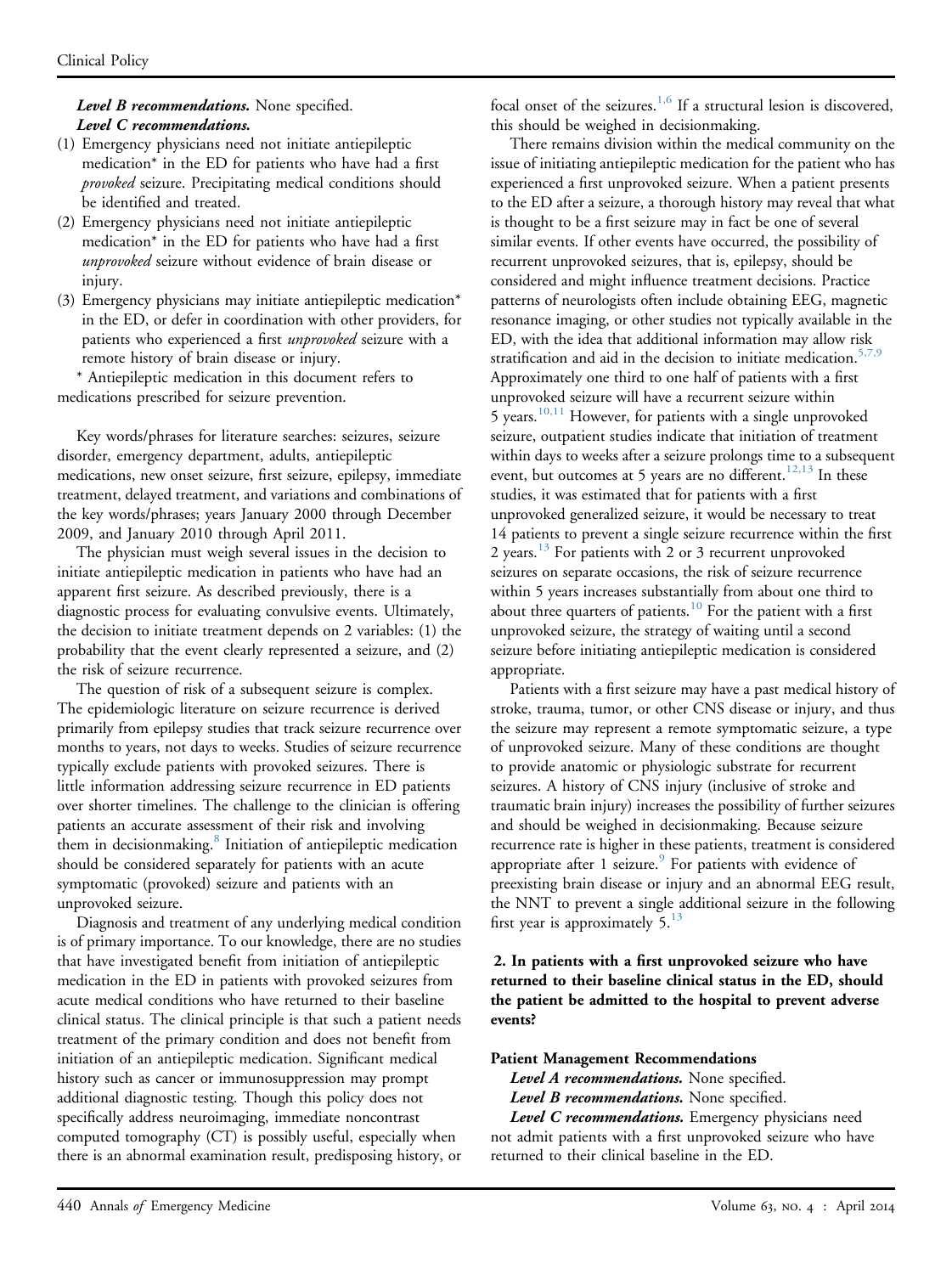Key words/phrases for literature searches: seizures, seizure disorder, emergency, adults, new-onset seizures, first seizure, epilepsy, prognosis, hospital admission, and variations and combinations of the key words/phrases; years January 2000 through August 2011.

The available literature considers seizure recurrence and mortality within 24 hours after initial seizure as adverse events. Conceivably, some of these outcomes might be mitigated with hospital admission. Although studies demonstrate the general risk of seizure recurrence and mortality for patients during various time intervals after initial seizure, the immediate need for admission and observation after ED evaluation has not been specifically addressed. Since the last clinical policy<sup>[1](#page-8-0)</sup> was published, 1 Class II study<sup>[14](#page-8-9)</sup> evaluated the probability of early seizure recurrence in the first 24 hours after initial seizure, 1 Class III observational study<sup>[15](#page-8-10)</sup> addressed the appropriateness of discharge after initial ED workup, and 2  $\widehat{Class}$  III reviews<sup>[7,16](#page-8-11)</sup> offered recommendations.

There is limited evidence available that addresses mortality and seizure recurrence in the 24 hours after a first seizure. The majority of evidence focuses on recurrence and mortality during a longer time frame in unprovoked seizures.<sup>[17](#page-8-12)</sup> Seizures from many different etiologies are included in other studies and make them less generalizable to a population of patients with unprovoked seizures. However, they should serve to heighten emergency physicians' awareness of the increased risk for seizure recurrence and mortality in patients with provoked seizures and prompt investigation to establish the etiology of a seizure when possible.[18-21](#page-8-13)

In terms of early seizure recurrence, Choquet et al<sup>[14](#page-8-9)</sup> published a Class II study of 1,025 patients admitted to 2 urban EDs with provoked and unprovoked seizures, with the goal of observing early seizure recurrence at 6 and 24 hours. The mean time to first early seizure recurrence was 121 minutes (SD 96 minutes; median 90 minutes). More than 85% of early seizures recurred within 360 minutes. In subgroup analysis, nonalcoholic patients with new-onset seizures had the lowest early seizure recurrence (9.4%), and alcoholic patients with a history of seizures had the highest early seizure recurrence (25.2%;  $P = .01$ ). Univariate analysis found age greater than or equal to 40 years, alcoholism, hyperglycemia, and Glasgow Coma Scale (GCS) score less than 15 to be associated with early seizure recurrence.<sup>[14](#page-8-9)</sup>

With regard to appropriateness for discharge, Breen et al<sup>[15](#page-8-10)</sup> published a Class III study of 232 patients with possible seizures who were referred to a first-time seizure clinic; 53% were referred from the ED. Three percent of patients experienced an injury related to the seizure, and 19% were admitted. Antiepileptic therapy was not immediately started after the first seizure. Nine percent of the total 232 patients experienced a repeated seizure while waiting for their 6-week seizure clinic appointment. Admission status among the patients with a repeated seizure was not specified. All of the discharged patients had a GCS score of 15. No data were reported about early seizure recurrence in the 19% of patients who were admitted. This study is further limited because 18% of patients were lost to follow-up.

Dunn et al $^{16}$  $^{16}$  $^{16}$  proposed a disposition algorithm for patients with uncomplicated first generalized seizure that uses glucose, CT scan (if indicated and done), ECG, and blood tests for renal function, electrolyte level, calcium level, and blood count. They proposed that the patient with normal results may be discharged, provided the following criteria are satisfied: full recovery without abnormal neurologic signs and/or symptoms, normal vital signs, received advice not to drive, availability of a responsible adult to watch him or her, follow-up arranged, and follow-up likely. A practice guideline echoes these recommendations, though the algorithm has not been prospectively studied.<sup>[7](#page-8-11)</sup>

3. In patients with a known seizure disorder in which resuming their antiepileptic medication in the ED is deemed appropriate, does the route of administration impact recurrence of seizures?

Patient Management Recommendations

Level A recommendations. None specified. Level B recommendations. None specified. Level C recommendations. When resuming antiepileptic medication in the ED is deemed appropriate, the emergency physician may administer IV or oral medication at their discretion.

Key words/phrases for literature searches: seizures, seizure disorder, epilepsy, status epilepticus, emergency department, adults, outcomes, anticonvulsants, antiepileptic drugs, intravenous administration, oral administration, parenteral administration, intranasal administration, intramuscular administration, rectal administration, oral loading and antiepileptic, and variations and combinations of the key words/ phrases; years January 2000 through September 2011.

The emergency physician is often faced with determining how best to resume antiepileptic medications in patients with known seizure disorders. The goal of this critical question was to determine the current state of the literature on oral versus parenteral dosing strategies for seizure patients regardless of their current medications. Dosing strategies often become an issue in the ED under one of 2 circumstances: (1) the patient could in theory benefit from rapid administration of prescribed medication (loading) to improve the likelihood of a safe, seizurefree discharge, or (2) the patient has a contraindication to oral administration medications. Patients who might potentially benefit from loading in the ED include those noted to have a subtherapeutic serum level of medication or to be noncompliant with a medication when a serum level cannot be readily assessed.

The literature reviewed for this clinical question is limited because the only studies found did not use early seizure recurrence as a primary outcome measure. Most studies investigated loading dose strategies with attainment of drug levels rather than for the purpose of preventing seizure recurrences. Serum levels of the drug were used as a surrogate outcome measure for efficacy. The exceptions are ED studies of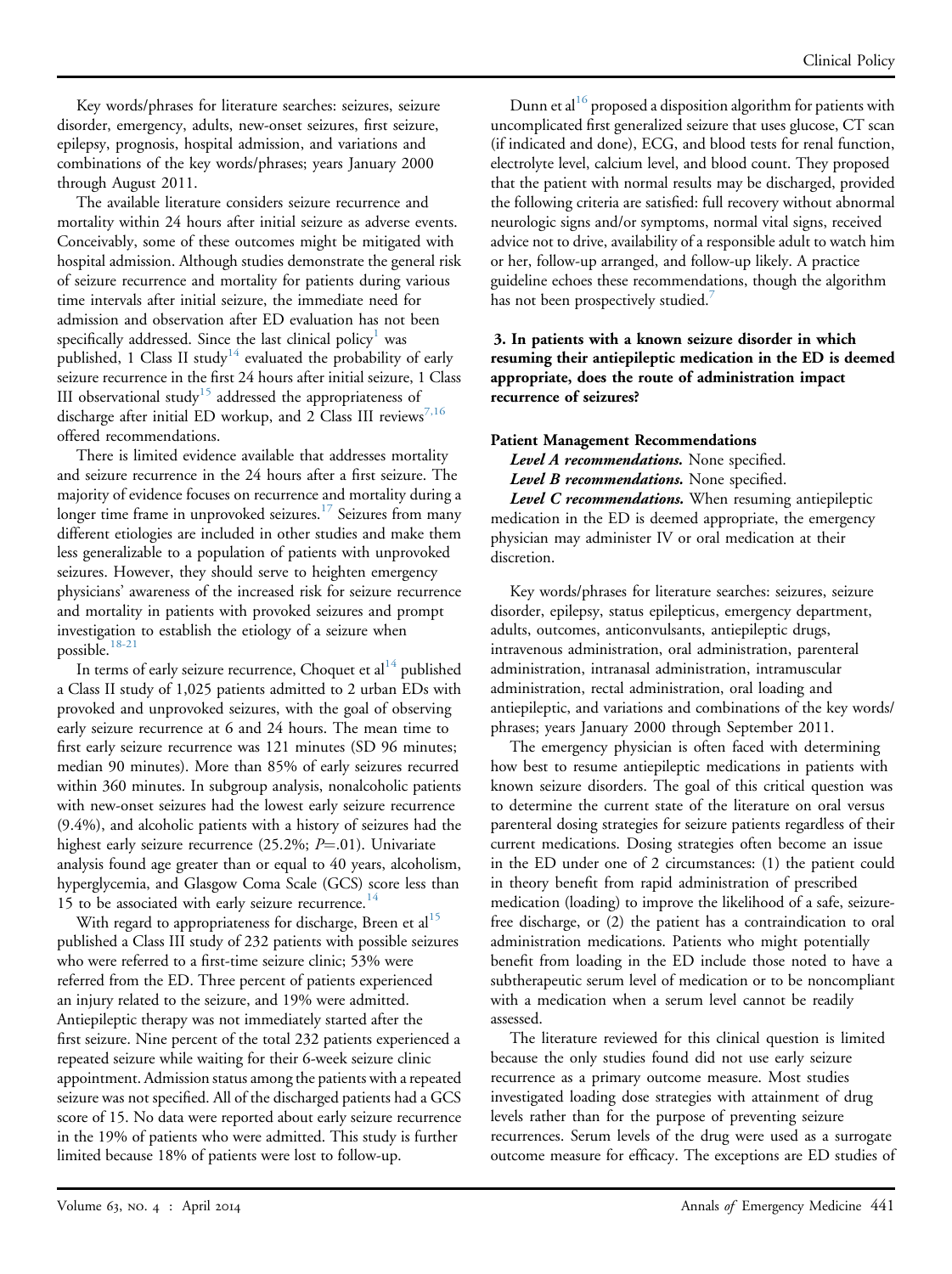| <b>Drug (With Selected</b>                      | <b>Loading Dose and Route of</b>                                                                                                                                                    |                                                                                                                                                                  | <b>Seizure Recurrence</b>                                                 |                                                                                                                  |
|-------------------------------------------------|-------------------------------------------------------------------------------------------------------------------------------------------------------------------------------------|------------------------------------------------------------------------------------------------------------------------------------------------------------------|---------------------------------------------------------------------------|------------------------------------------------------------------------------------------------------------------|
| <b>References</b> )                             | <b>Administration</b>                                                                                                                                                               | <b>Adverse Effects</b>                                                                                                                                           | Rate                                                                      | <b>Notes</b>                                                                                                     |
| Carbamazepine $^{24}$<br>Tegretol<br>Equetro    | 8 mg/kg oral suspension, single<br>oral load; IV not available                                                                                                                      | Common drowsiness, nausea,<br>dizziness                                                                                                                          | Not studied                                                               | Oral tablet has slow/erratic<br>absorption                                                                       |
| Gabapentin $^{25}$<br>Neurontin<br>Gralise      | 900 mg/day oral (300 mg tid) for<br>3 days; IV not available                                                                                                                        | Somnolence, dizziness, ataxia, and<br>fatigue                                                                                                                    | No difference from<br>slower load                                         | Adjunct for partial seizures                                                                                     |
| Lacosamide <sup>26</sup><br>Vimpat              | Oral and IV formulations available<br>and safe; loading dosages not<br>studied                                                                                                      | Mild to moderate dizziness,<br>headache, back pain, somnolence,<br>and injection site pain                                                                       | Not studied                                                               | Adjunct for partial seizures;<br>withdrawal seizures with<br>abrupt discontinuation                              |
| Lamotrigine $^{27}$<br>Lamictal                 | 6.5 mg/kg single oral load if on<br>lamotrigine for $>6$ mo without a<br>history of rash or intolerance in<br>the past and only off lamotrigine<br>for $<$ 5 days; IV not available | Mild, transient nausea                                                                                                                                           | Not studied                                                               | Frequent and serious<br>rashes; do not load if<br>history of rash or patient<br>not previously on<br>lamotrigine |
| Levetiracetam <sup>28,29</sup><br>Keppra        | 1,500 mg oral load; rapid IV<br>loading safe and well tolerated<br>in doses up to 60 mg/kg                                                                                          | Fatigue, dizziness, rarely pain at<br>infusion site                                                                                                              | No seizures within 24 h<br>of loading in study of<br>oral loading         |                                                                                                                  |
| Phenytoin $^{23,30,31}$<br>Dilantin<br>Phenytek | 20 mg/kg divided in maximum<br>doses of 400 mg every 2 h orally,<br>or 18 mg/kg IV at maximum rate<br>of 50 mg/min                                                                  | IV is faster to load but more serious<br>adverse effects than oral, including<br>hypotension, bradyarrhythmias,<br>cardiac arrest, and extravasation<br>injuries | No significant difference<br>in recurrence between<br>oral and IV loading | Oral is cheaper but takes<br>>5 h to reach therapeutic<br>levels; IV requires filter,<br>infusion pump           |
| Fosphenytoin $30,31$<br>Cerebyx                 | 18 PE/kg IV at maximum rate of<br>150 PE/min; IM administration<br>possible                                                                                                         | Fewer adverse events in head-to-head<br>analysis between IV fosphenytoin<br>and IV phenytoin load                                                                |                                                                           | Generic now available with<br>significant cost reduction                                                         |
| Valproate <sup>32</sup><br>Depacon              | Up to 30 mg/kg IV at max rate of<br>10 mg/kg/min IV                                                                                                                                 | Transient local irritation at<br>injection site                                                                                                                  | Not studied                                                               |                                                                                                                  |

Table 2. Loading dose and route of administration strategies for antiepileptic medications in the ED when resuming antiepileptic medication in the ED is deemed appropriate[.\\*](#page-10-0) This information may not be consistent with FDA labeling.

<span id="page-5-1"></span><span id="page-5-0"></span>h, hour; IM, intramuscular; IV, intravenous; kg, kilogram; mg, milligram; min, minute; mo, month; PE, phenytoin equivalent; tid, 3 times a day. \*As a resource for drug recognition by the practitioner, both the generic and trade names are provided for each of the medications in the table. Also included is information on

available routes of administration.

oral loading of phenytoin.[22,23](#page-8-15) Most of the patients enrolled in the phenytoin studies were no longer actively seizing. Seizure recurrence after antiepileptic medication loading in these studies was an infrequent event, so even these phenytoin studies are not powered to determine a difference in seizure prevention. In the meantime, studies about attaining therapeutic serum levels might suffice as a surrogate outcome measure for efficacy. Information from studies about a variety of agents is summarized in [Table 2](#page-5-0); the information may not be consistent with Food and Drug Administration (FDA) labeling.

In summary, for antiepileptic medications given in the ED setting for patients with a known seizure disorder in which resuming their antiepileptic medication is deemed appropriate, there is a lack of evidence to support one route of administration (oral versus parenteral) over the other in terms of preventing early recurrent seizure. Pending future studies, the choice of administration is at the discretion of the emergency physician. Though loading with antiepileptic medication is commonly done, there is lack of evidence to support or refute this practice.

4. In ED patients with generalized convulsive status epilepticus who continue to have seizures despite receiving optimal dosing of a benzodiazepine, which agent or agents should be administered next to terminate seizures?

# Patient Management Recommendations

Level A recommendations. Emergency physicians should administer an additional antiepileptic medication in ED patients with refractory status epilepticus who have failed treatment with benzodiazepines.

Level B recommendations. Emergency physicians may administer intravenous phenytoin, fosphenytoin, or valproate in ED patients with refractory status epilepticus who have failed treatment with benzodiazepines.

Level C recommendations. Emergency physicians may administer intravenous levetiracetam, propofol, or barbiturates in ED patients with refractory status epilepticus who have failed treatment with benzodiazepines.

Key words/phrases for literature searches: seizures, seizure disorder, epilepsy, emergency department, adults, outcome,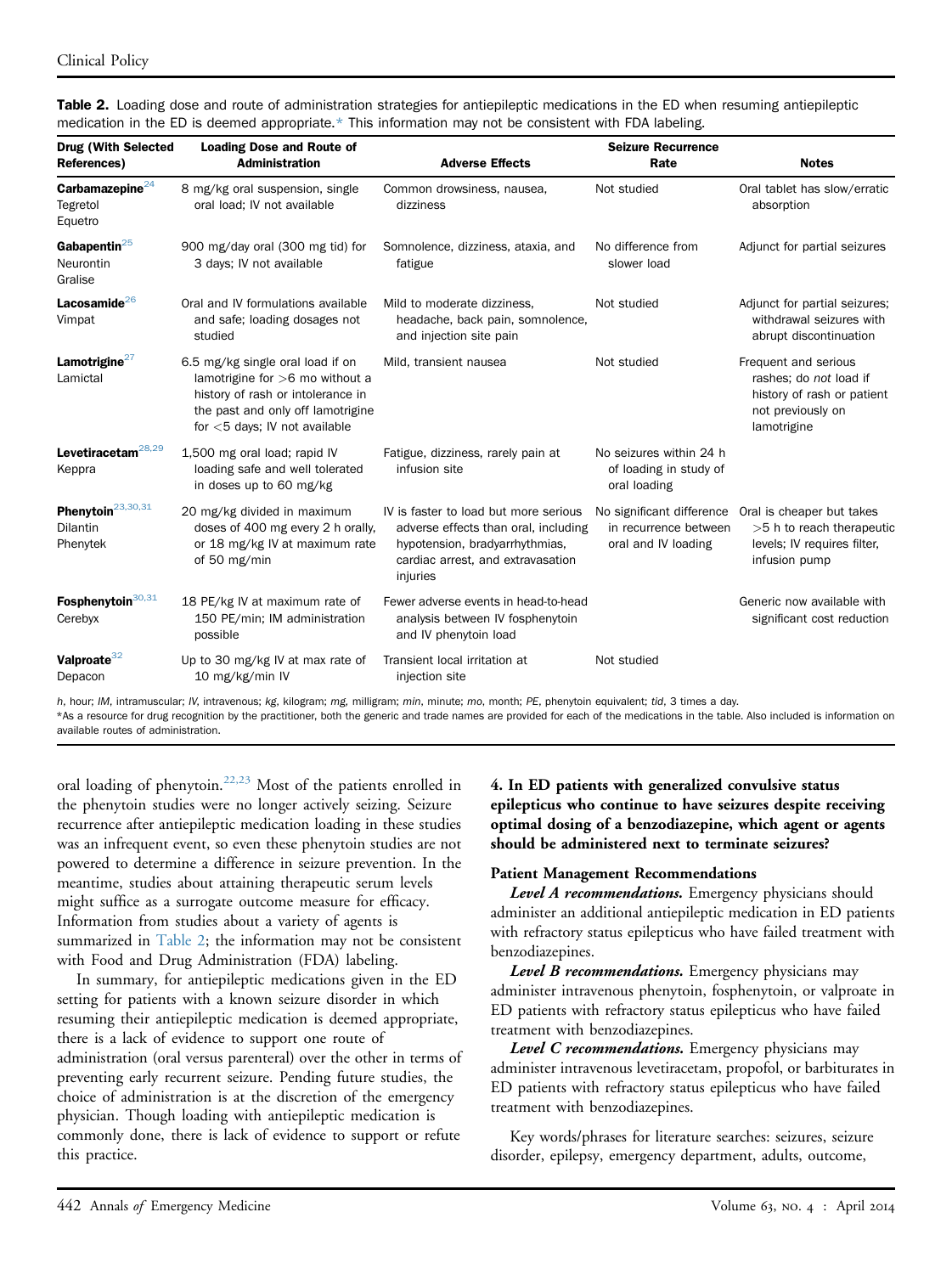benzodiazepines, anticonvulsants, and variations and combinations of the key words/phrases; years January 2000 through December 2009, and January 2010 through April 2011.

Up to 5% of adults with epilepsy will have 1 episode of status epilepticus in their lifetime. Generalized status epilepticus can also occur in patients without epilepsy as a result of clinical conditions such as infection, hemorrhage, or trauma. For this critical question, status epilepticus is defined as unremitting convulsive seizure activity lasting 20 minutes or more or intermittent seizures without regaining full consciousness. A generalized convulsive seizure lasting for 5 minutes has been proposed as defining status epilepticus, $33$  but studies cited here generally used a longer period as inclusion criteria. These are typically patients who have failed first-line treatment with optimal dosing of benzodiazepines. Patients who continue to have generalized convulsive status epilepticus should be given an additional anticonvulsant agent. Simultaneously, one should search for treatable causes of status epilepticus, including, but not limited to, hypoglycemia, hyponatremia, hypoxia, drug toxicity, and systemic or CNS infection. If a provoking cause is discovered for status epilepticus, condition-specific treatment should be given. Other etiologies such as ischemic stroke, intracerebral hemorrhage, and withdrawal syndromes also need to be addressed if present.

The Neurocritical Care Society's Status Epilepticus Guideline Writing Committee recommended urgent control of seizures with any of the following: valproate, levetiracetam, or phenobarbital, in addition to phenytoin/fosphenytoin. Valproate was recommended for both emergent treatment of seizures and refractory status epilepticus based on high-level evidence.<sup>[34](#page-9-9)</sup> The European Federation of Neurological Societies' evidence-based guideline for status epilepticus in adults recommended anesthetic doses of midazolam, propofol, or barbiturates for status epilepticus refractory to benzodiazepines and phenytoin.<sup>[35](#page-9-10)</sup>

Although some studies show benefit of valproate over phenytoin, the available data do not conclusively demonstrate the superiority of any drug in treating refractory status epilepticus. Adverse drug effects, drug shortages, patient allergies, and inconvenience of delivery have made newer agents more attractive in some cases than fosphenytoin and phenytoin for second-line treatment. Regardless of the agent chosen, the goal is to control seizure activity as quickly as possible.

#### Phenytoin/Fosphenytoin

Traditionally, the drug used for status epilepticus after benzodiazepines has been phenytoin and, more recently, fosphenytoin. A survey published in 2003 of 106 neurologists of the Critical Care and Epilepsy Sections of the American Academy of Neurology found that 95% recommended phenytoin or fosphenytoin for seizures that do not respond to benzodiazepines.<sup>36</sup> However, phenytoin and its prodrug, fosphenytoin, have numerous drawbacks. The 1998 Veterans Affairs cooperative study showed only a 56% success in terminating status epilepticus when diazepam followed by phenytoin was used.<sup>[37](#page-9-12)</sup> Although uncommon, especially for

fosphenytoin, both phenytoin and fosphenytoin may cause cardiovascular compromise with rapid infusion. In addition, these agents may not effectively treat toxin-induced seizures.

#### Valproate

IV valproate has been advocated as an alternative to phenytoin and even as first-line therapy for status epilepticus. IV valproate has been shown to be at least as effective as phenytoin for refractory status epilepticus, with potentially fewer adverse effects. In a Class II study, Misra et al<sup>[38](#page-9-13)</sup> treated 68 patients with convulsive status epilepticus with valproate or phenytoin either as first- or second-line therapy in a crossover design if initial treatment failed. In both groups, valproate was more effective than phenytoin in controlling seizures. As a second-line agent, seizure control was achieved in 79% (15/19) of patients with valproate versus 25% (3/12) with phenytoin, an absolute risk reduction of 54% (95% confidence interval [CI] 23% to 85%; NNT 1.9). In another Class II study, Agarwal et  $al<sup>39</sup>$  $al<sup>39</sup>$  $al<sup>39</sup>$  randomized patients with status epilepticus refractory to 20 mg of IV diazepam to receive 20 mg/kg of either valproate (40 mg per minute) or phenytoin (50 mg per minute). Within 20 minutes of infusion, both groups had equal success in seizure cessation: 88% with valproate and 84% with phenytoin. However, 12% of the phenytoin group experienced hypotension versus none in the valproate group.<sup>39</sup>

Class III studies support the efficacy of valproate for status epilepticus. Peters and Pohlmann-Eden<sup>[40](#page-9-15)</sup> studied a case series of 102 adult patients who received IV valproate (4 mg/kg to 16 mg/ kg) for status epilepticus or acute repeated seizures. The patients with status epilepticus responded within 15 minutes in 77% of cases; those with repeated seizures had an 85% response rate. The study by Limdi et  $al^{41}$  $al^{41}$  $al^{41}$  followed 63 adult patients with refractory status epilepticus. Patients were chosen to receive IV valproate at an average dose of 30 mg/kg and a rate up to 500 mg per minute. In more than half of the cases (63%), status epilepticus ceased, as demonstrated clinically or by EEG. Another Class III study showed that valproate (30 mg/kg infused at 6 mg/kg per hour followed by infusion at rate 1 to 2 mg/kg per hour) stopped seizures within an hour in 88% of cases of status epilepticus refractory to IV diazepam and intramuscular phenobarbital. $42$ Gilad et al $43$  performed a Class III trial of adults with status epilepticus or acute repetitive seizure patients. Patients were randomized to valproate at 30 mg/kg versus phenytoin 18 mg/kg over 20 minutes. Of the 74 patients enrolled, 88% in each group had resolution of seizures within 20 minutes of infusion. Valproate appears to be safe and effective in refractory status epilepticus and was not associated with hypotension. In conclusion, it appears that IV valproate is an acceptable treatment option for refractory status epilepticus and may work as well as phenytoin.

#### Levetiracetam

Another drug with efficacy in managing status epilepticus is levetiracetam. Tripathi et al $44$  performed a Class III prospective study of 82 patients older than 14 years and with refractory status epilepticus who had already received lorazepam and phenytoin.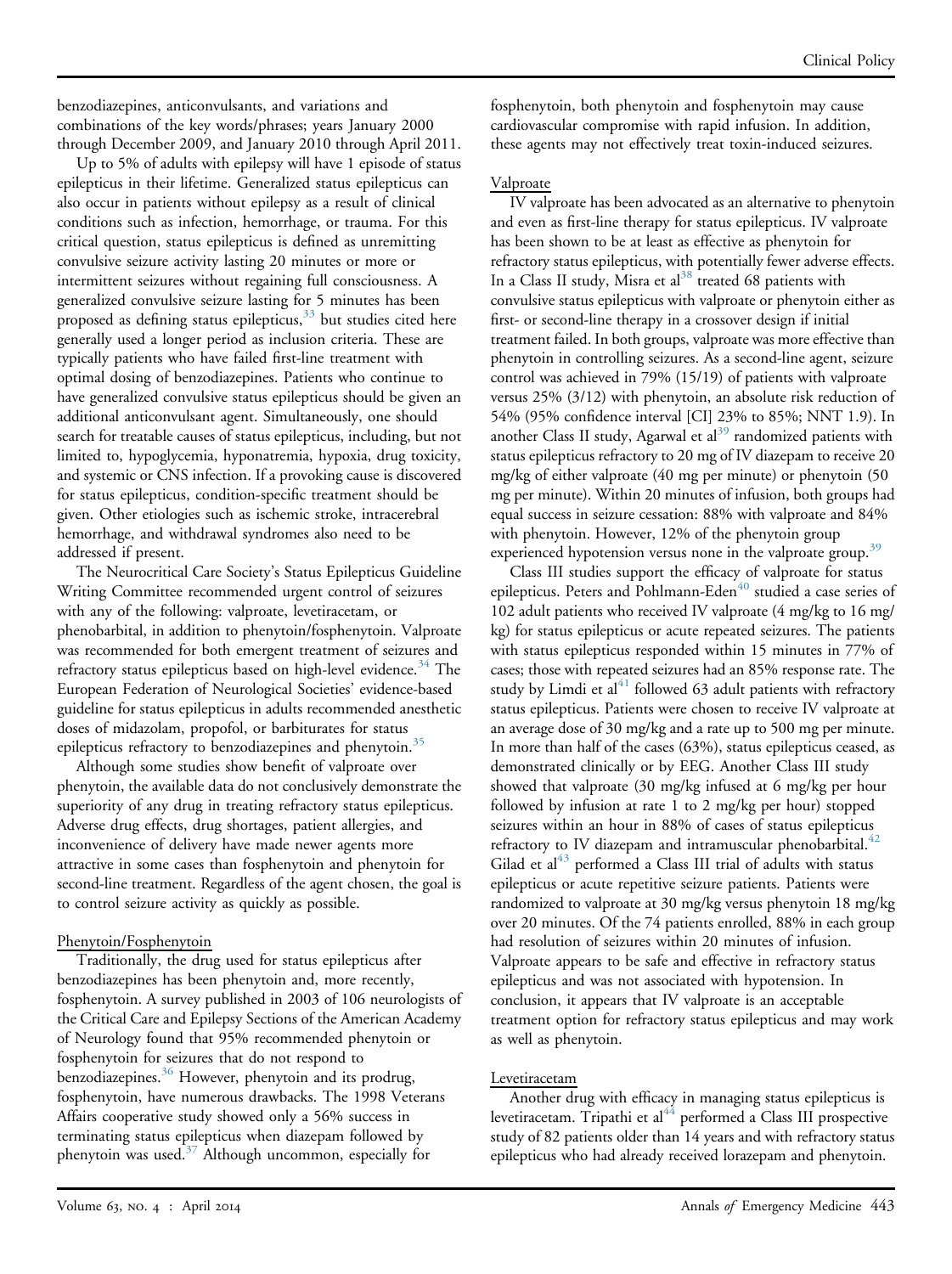Patients were assigned to either valproate or levetiracetam, both at 30 mg/kg IV load delivered at 5 mg/kg per minute. Seizure cessation, evaluated blindly, after infusion was similar in both groups (valproate 68%; levetiracetam 73%). Multiple observational studies lend credence to the efficacy of levetiracetam in status epilepticus. Ruegg et al<sup>[45](#page-9-20)</sup> published a Class III retrospective experience in treating 24 patients with status epilepticus. Seizures ceased with administration of IV levetiracetam in 67% of cases. In a Class III observational study, a 1,500 mg IV load of levetiracetam led to resolution of status epilepticus in 7 of 9 patients within 30 minutes.<sup>[46](#page-9-21)</sup> Uges et al<sup>[47](#page-9-22)</sup> performed a Class III study with levetiracetam 2,500 mg IV over 5 minutes for status epilepticus patients who had failed benzodiazepines and subsequent phenytoin or valproate. Seizures ceased in 10 of 11 patients, but time to cessation was not clear and 3 of those patients experienced prolonged seizures during the 24-hour period. There were no serious adverse effects attributable to the infusion. Both Tripathi et al $^{44}$  $^{44}$  $^{44}$  and Uges et al $^{47}$ technically used levetiracetam after initial treatment with benzodiazepines followed by phenytoin or valproate; therefore, it is unclear whether levetiracetam would work as second line, rather than third, in refractory generalized convulsive status epilepticus.

More recent studies, all Class III, have examined retrospectively the use of levetiracetam for status epilepticus that has failed initial treatment with benzodiazepines. A small study by Berning et al<sup>48</sup> showed only a 38% efficacy within 30 minutes with IV levetiracetam at a dose of 20 mg/kg. Two larger studies showed efficacies of 44% (95% CI 29% to 59%) within 3 minutes of drug administration<sup>[49](#page-9-24)</sup> and as high as 73% (95%) CI 58% to 88%) extending to 24 hours postadministration.<sup>50</sup> The only adverse effects noted were nausea and transient transaminitis in individual separate cases.<sup>[48](#page-9-23)</sup> All of this experience suggests a potential role for levetiracetam as treatment for status epilepticus refractory to benzodiazepines, but definite proof awaits prospective randomized controlled trials.

### Propofol

Propofol is increasingly used in refractory status epilepticus, but controlled data are limited. A Class III study showed that propofol was as effective as pentobarbital in treating status epilepticus refractory to benzodiazepines, but the propofol group required fewer mechanical ventilation days, at 4 compared with  $14$  in the pentobarbital arm.<sup>[51](#page-9-26)</sup> In this study, propofol was bolus loaded at 2 mg/kg, followed by a 5 mg/kg per hour infusion. Carley and Crawford<sup>[52](#page-9-27)</sup> published a Class III systematic review of 6 studies showing that propofol may be effective at terminating the motor or EEG findings of status epilepticus. In those studies, the bolus dosing of 2 mg/kg was followed by a 3 to 7 mg/kg per hour infusion. In a Class III series, propofol caused less hypotension, defined as requiring pressors, than barbiturates, 42% versus 77%.<sup>[53](#page-9-28)</sup> Development of formal recommendations for the use of propofol in status epilepticus awaits future studies.

### Barbiturates

Barbiturates, notably phenobarbital, have also been recommended for treatment of status epilepticus but have fallen Table 3. IV medication options if generalized convulsive status epilepticus continues after optimal benzodiazepine administration; many of these are off-label use of the drugs and may be inconsistent with FDA label recommendations[.\\*](#page-7-0)

| <b>Drug and Selected</b><br><b>References</b>                              | <b>Dose</b>                                                                                                                           | <b>Adverse Effects</b>                                                                                      |
|----------------------------------------------------------------------------|---------------------------------------------------------------------------------------------------------------------------------------|-------------------------------------------------------------------------------------------------------------|
| Phenytoin <sup>37</sup><br>(Phenytek)<br>(Dilantin)                        | 18-20 mg/kg<br>administered no faster<br>than 50 mg/kg; some<br>recommend to<br>increase to total<br>30 mg/kg if seizures<br>continue | Soft tissue injury with<br>extravasation.<br>hypotension, cardiac<br>dysrhythmias, purple<br>glove syndrome |
| Fosphenytoin <sup>36</sup><br>(Cerebyx)                                    | 18-20 PE/kg<br>administered no faster<br>than 150 PE/min                                                                              | Hypotension, cardiac<br>dysrhythmias                                                                        |
| Valproate <sup>32,39</sup><br>(Depacon)                                    | 20 to 30 mg/kg at rate<br>of 40 mg/min (faster<br>administration rates<br>also reported)                                              | Dizziness,<br>thrombocytopenia,<br>liver toxicity,<br>hyperammonemia                                        |
| Leviteracetam <sup>44-46</sup><br>(Keppra)                                 | 30-50 mg/kg IV load<br>at 100 mg/min                                                                                                  | Nausea, rash                                                                                                |
| Propofol <sup>51</sup><br>(Diprivan)                                       | 2 mg/kg; may repeat in<br>3-5 min; maintenance<br>infusion of 5 mg/kg/h                                                               | Injection site pain, heart<br>failure, respiratory<br>support required                                      |
| Phenobarbital <sup>37,55</sup><br>(Luminal) (and<br>other<br>barbiturates) | 10-20 mg/kg; may<br>repeat 5-10 mg/kg at<br>10 min (dosage differs<br>for other barbiturates)                                         | Respiratory depression,<br>hypotension                                                                      |

<span id="page-7-1"></span><span id="page-7-0"></span>h, hour; kg, kilogram; mg, milligram; min, minute; PE, phenytoin equivalent. \*As a resource for drug recognition by the practitioner, both the generic and trade names are provided for each of the medications in the table.

out of favor.<sup>[54](#page-9-29)</sup> In the only Class I study, the Veterans Affairs cooperative trial of refractory status epilepticus, initial treatment with phenobarbital as initial medication was effective in terminating seizures 58.2% of the time. $37$  Several Class III studies attest to its efficacy in status epilepticus. In a 1988 study, phenobarbital was found to be as effective as a combination of diazepam and phenytoin for untreated convulsive status epilepticus.<sup>[55](#page-9-30)</sup> In a study by Claassen et al,<sup>[53](#page-9-28)</sup> pentobarbital (bolus 13 mg/kg; infusion of 2 to 3 mg/kg per hour) was more successful than propofol (2 mg/kg bolus; infusion of 3 to 4 mg/kg per hour) in terminating status epilepticus, 73% versus 92%. The main limitation of barbiturates is the increased adverse effects profile, particularly hypotension and respiratory depression.

### Conclusion

Evidence suggests that valproate works as well in status epilepticus after benzodiazepine administration as a second-line agent as phenytoin and fosphenytoin. The advantage of valproate over phenytoin or fosphenytoin is that it can be given more quickly, with fewer adverse effects.<sup>[41](#page-9-16)</sup> Therefore, valproate may be considered for refractory convulsive status epilepticus if benzodiazepines fail as an alternative to phenytoin or fosphenytoin.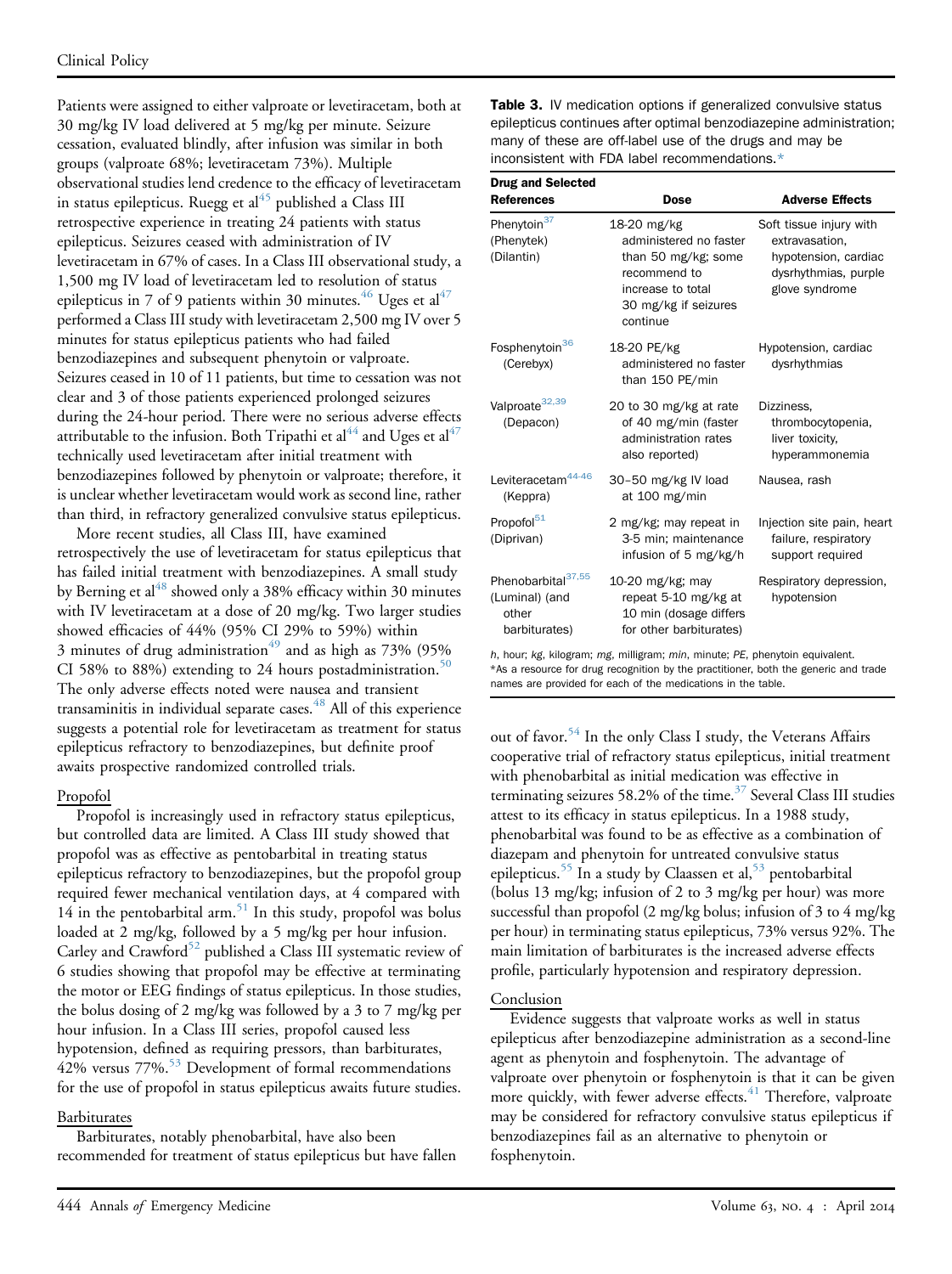Making definitive recommendations on the treatment of refractory status epilepticus is difficult. There is a lack of prospective controlled randomized trials in this area. Newer agents, such as levetiracetam and propofol, may have a role in refractory status epilepticus that remains to be defined. Levetiracetam is safe, with low incidence of hypotension and respiratory depression when given as an IV load. Propofol can be useful in intubated patients who continue to seize, provided they do not exhibit hypotension. Barbiturates, although effective, are difficult to deliver quickly without causing hypotension.<sup>[53](#page-9-28)</sup> In addition, there is the issue of multifactorial etiologies for status epilepticus from an acute condition that presents undifferentiated to the ED. [Table 3](#page-7-1) summarizes IV medication options if generalized status epilepticus continues after optimal benzodiazepine administration.

#### Future Directions

Basic questions remain to be addressed by prospective studies enrolling ED patients in contemporary clinical practice. It is unknown how successful emergency physicians are in delineating provoked seizures from unprovoked seizures. Multiple studies address seizure recurrence and mortality over time periods of months to years in patients with an apparent unprovoked seizure. Though these studies provide an idea of seizure recurrence risk, further studies are needed to address early seizure recurrence and early morbidity and mortality in ED patients. With regard to the question of patients with known seizure disorder who present to the ED after a seizure, future research should focus on the patient-centered outcome of recurrence of seizures in a time frame that is applicable to the ED (ie, hours or days, not months or years). Such research will help to determine whether it is necessary to load these patients in the ED. Recommendation of the optimal agent for treatment of refractory status epilepticus awaits further studies. Medications such as lacosamide may be useful in treating status epilepticus and need more study. Future studies might also include EEG performed in the ED to detect subtle or transformed status epilepticus, sometimes referred to as nonconvulsive status epilepticus.

Relevant industry relationships: Dr. Jagoda serves as the editor-in-chief of Emergency Medicine Practice, is a consultant and on the Advisory Board for Pfizer and for Janssen Pharmaceuticals Inc, is on the Advisory Board for UCB Pharma, and is a consultant for AstraZeneca.

Relevant industry relationships are those relationships with companies associated with products or services that significantly impact the specific aspect of disease addressed in the critical questions.

#### <span id="page-8-0"></span>**REFERENCES**

1. [American College of Emergency Physicians. Clinical policy: critical](http://refhub.elsevier.com/S0196-0644(14)00080-8/sref1) [issues in the evaluation and management of adult patients presenting](http://refhub.elsevier.com/S0196-0644(14)00080-8/sref1) [to the emergency department with seizures.](http://refhub.elsevier.com/S0196-0644(14)00080-8/sref1) Ann Emerg Med. [2004;43:605-625](http://refhub.elsevier.com/S0196-0644(14)00080-8/sref1).

- <span id="page-8-1"></span>2. [Commission on Epidemiology and Prognosis, International League](http://refhub.elsevier.com/S0196-0644(14)00080-8/sref2) [Against Epilepsy. Guidelines for epidemiologic studies on epilepsy.](http://refhub.elsevier.com/S0196-0644(14)00080-8/sref2) Epilepsia[. 1993;34:592-596](http://refhub.elsevier.com/S0196-0644(14)00080-8/sref2).
- 3. [Hauser WA, Beghi E. First seizure de](http://refhub.elsevier.com/S0196-0644(14)00080-8/sref3)finitions and worldwide incidence and mortality. Epilepsia[. 2008;49:S8-S12](http://refhub.elsevier.com/S0196-0644(14)00080-8/sref3).
- <span id="page-8-2"></span>4. [Silbergleit R, Durkalski V, Lowenstein D, et al; NETT Investigators.](http://refhub.elsevier.com/S0196-0644(14)00080-8/sref4) [Intramuscular versus intravenous therapy for prehospital status](http://refhub.elsevier.com/S0196-0644(14)00080-8/sref4) epilepticus. N Engl J Med[. 2012;366:591-600.](http://refhub.elsevier.com/S0196-0644(14)00080-8/sref4)
- <span id="page-8-3"></span>5. [Krumholz A, Wiebe S, Gronseth G, et al. Practice parameter: evaluating](http://refhub.elsevier.com/S0196-0644(14)00080-8/sref5) an apparent unprovoked fi[rst seizure in adults \(an evidence-based](http://refhub.elsevier.com/S0196-0644(14)00080-8/sref5) [review\): report of the Quality Standards Subcommittee of the American](http://refhub.elsevier.com/S0196-0644(14)00080-8/sref5) [Academy of Neurology and the American Epilepsy Society.](http://refhub.elsevier.com/S0196-0644(14)00080-8/sref5) Neurology. [2007;69:1996-2007.](http://refhub.elsevier.com/S0196-0644(14)00080-8/sref5)
- 6. [Harden CL, Huff JS, Schwartz TH, et al. Reassessment: neuroimaging](http://refhub.elsevier.com/S0196-0644(14)00080-8/sref6) [in the emergency patient presenting with seizure \(an evidence-based](http://refhub.elsevier.com/S0196-0644(14)00080-8/sref6) [review\): report of the Therapeutics and Technology Assessment](http://refhub.elsevier.com/S0196-0644(14)00080-8/sref6) [Subcommittee of the American Academy of Neurology.](http://refhub.elsevier.com/S0196-0644(14)00080-8/sref6) Neurology. [2007;69:1772-1780](http://refhub.elsevier.com/S0196-0644(14)00080-8/sref6).
- <span id="page-8-11"></span>7. Turner S, Benger J, for the College of Emergency Medicine (UK). Guideline for the management of first seizure in the emergency department. The Guidelines in Emergency Medicine Network (GEMNet). December 2009. Available at: [http://www.collemergencymed.ac.uk/](http://www.collemergencymed.ac.uk/asp/document.asp?ID=5073) [asp/document.asp?ID](http://www.collemergencymed.ac.uk/asp/document.asp?ID=5073)=[5073](http://www.collemergencymed.ac.uk/asp/document.asp?ID=5073). Accessed December 2, 2011.
- <span id="page-8-4"></span>8. [Chadwick D. Starting and stopping treatment for seizures and](http://refhub.elsevier.com/S0196-0644(14)00080-8/sref7) epilepsy. Epilepsia[. 2006;47:S58-S61](http://refhub.elsevier.com/S0196-0644(14)00080-8/sref7).
- <span id="page-8-8"></span>9. [Haut SR, Shinnar S. Considerations in the treatment of a](http://refhub.elsevier.com/S0196-0644(14)00080-8/sref8) first [unprovoked seizure.](http://refhub.elsevier.com/S0196-0644(14)00080-8/sref8) Semin Neurol. 2008;28:289-296.
- <span id="page-8-5"></span>10. [Hauser WA, Rich SS, Lee JR, et al. Risk of recurrent seizures after two](http://refhub.elsevier.com/S0196-0644(14)00080-8/sref9) [unprovoked seizures.](http://refhub.elsevier.com/S0196-0644(14)00080-8/sref9) N Engl J Med. 1998;338:429-434.
- 11. [Musicco M, Beghi E, Solari A, et al; First Seizure Trial Group \(FIRST](http://refhub.elsevier.com/S0196-0644(14)00080-8/sref10) Group). Treatment of fi[rst tonic-clonic seizure does not improve the](http://refhub.elsevier.com/S0196-0644(14)00080-8/sref10) [prognosis of epilepsy.](http://refhub.elsevier.com/S0196-0644(14)00080-8/sref10) Neurology. 1997;49:991-998.
- <span id="page-8-6"></span>12. [Marson A, Jacoby A, Johnson A, et al; Medical Research Council MESS](http://refhub.elsevier.com/S0196-0644(14)00080-8/sref11) [Study Group. Immediate versus deferred antiepileptic drug treatment](http://refhub.elsevier.com/S0196-0644(14)00080-8/sref11) [for early epilepsy and single seizures: a randomised controlled trial.](http://refhub.elsevier.com/S0196-0644(14)00080-8/sref11) Lancet[. 2005;365:2007-2013](http://refhub.elsevier.com/S0196-0644(14)00080-8/sref11).
- <span id="page-8-7"></span>13. [Chadwick DW. The treatment of the](http://refhub.elsevier.com/S0196-0644(14)00080-8/sref12) first seizure: the benefits. Epilepsia[. 2008;49\(suppl 1\):26-28](http://refhub.elsevier.com/S0196-0644(14)00080-8/sref12).
- <span id="page-8-9"></span>14. [Choquet C, Depret-Vassal J, Doumenc B, et al. Predictors of early](http://refhub.elsevier.com/S0196-0644(14)00080-8/sref13) [seizure recurrence in patients admitted for seizures in the emergency](http://refhub.elsevier.com/S0196-0644(14)00080-8/sref13) department. Eur J Emerg Med[. 2008;15:261-267.](http://refhub.elsevier.com/S0196-0644(14)00080-8/sref13)
- <span id="page-8-10"></span>15. [Breen DP, Dunn MJ, Davenport RJ, et al. Epidemiology, clinical](http://refhub.elsevier.com/S0196-0644(14)00080-8/sref14) [characteristics, and management of adults referred to a teaching](http://refhub.elsevier.com/S0196-0644(14)00080-8/sref14) hospital first seizure clinic. Postgrad Med J[. 2005;81:715-718](http://refhub.elsevier.com/S0196-0644(14)00080-8/sref14).
- <span id="page-8-14"></span>16. [Dunn MJ, Breen DP, Davenport RJ, et al. Early management of adults](http://refhub.elsevier.com/S0196-0644(14)00080-8/sref15) with an uncomplicated fi[rst generalised seizure.](http://refhub.elsevier.com/S0196-0644(14)00080-8/sref15) Emerg Med J. [2005;22:237-242.](http://refhub.elsevier.com/S0196-0644(14)00080-8/sref15)
- <span id="page-8-12"></span>17. Shinnar S, O'[Dell C, Berg AT. Mortality following a](http://refhub.elsevier.com/S0196-0644(14)00080-8/sref16) first unprovoked [seizure in children: a prospective study.](http://refhub.elsevier.com/S0196-0644(14)00080-8/sref16) Neurology. [2005;64:880-882.](http://refhub.elsevier.com/S0196-0644(14)00080-8/sref16)
- <span id="page-8-13"></span>18. [Hesdorffer DC, Benn EK, Cascino GD, et al. Is a](http://refhub.elsevier.com/S0196-0644(14)00080-8/sref17) first acute [symptomatic seizure epilepsy? Mortality and risk for recurrent seizure.](http://refhub.elsevier.com/S0196-0644(14)00080-8/sref17) Epilepsia[. 2009;50:1102-1108](http://refhub.elsevier.com/S0196-0644(14)00080-8/sref17).
- 19. [Kawkabani A, Rossetti AO, Despland PA. Survey of management of](http://refhub.elsevier.com/S0196-0644(14)00080-8/sref18) fi[rst-ever seizures in a hospital based community.](http://refhub.elsevier.com/S0196-0644(14)00080-8/sref18) Swiss Med Wkly. [2004;134:586-592](http://refhub.elsevier.com/S0196-0644(14)00080-8/sref18).
- 20. [Kho LK, Lawn ND, Dunne JW, et al. First seizure presentation: do](http://refhub.elsevier.com/S0196-0644(14)00080-8/sref19) [multiple seizures within 24 hours predict recurrence?](http://refhub.elsevier.com/S0196-0644(14)00080-8/sref19) Neurology. [2005;67:1047-1049](http://refhub.elsevier.com/S0196-0644(14)00080-8/sref19).
- 21. [Kim LG, Johnson TL, Marson AG, et al; MRC MESS Study group.](http://refhub.elsevier.com/S0196-0644(14)00080-8/sref20) [Prediction of risk of seizure recurrence after a single seizure and early](http://refhub.elsevier.com/S0196-0644(14)00080-8/sref20) [epilepsy: further results from the MESS trial.](http://refhub.elsevier.com/S0196-0644(14)00080-8/sref20) Lancet Neurol. [2006;5:317-322](http://refhub.elsevier.com/S0196-0644(14)00080-8/sref20).
- <span id="page-8-15"></span>22. [Osborn HH, Zisfein J, Sparano R. Single-dose oral phenytoin loading.](http://refhub.elsevier.com/S0196-0644(14)00080-8/sref21) Ann Emerg Med[. 1987;16:407-412](http://refhub.elsevier.com/S0196-0644(14)00080-8/sref21).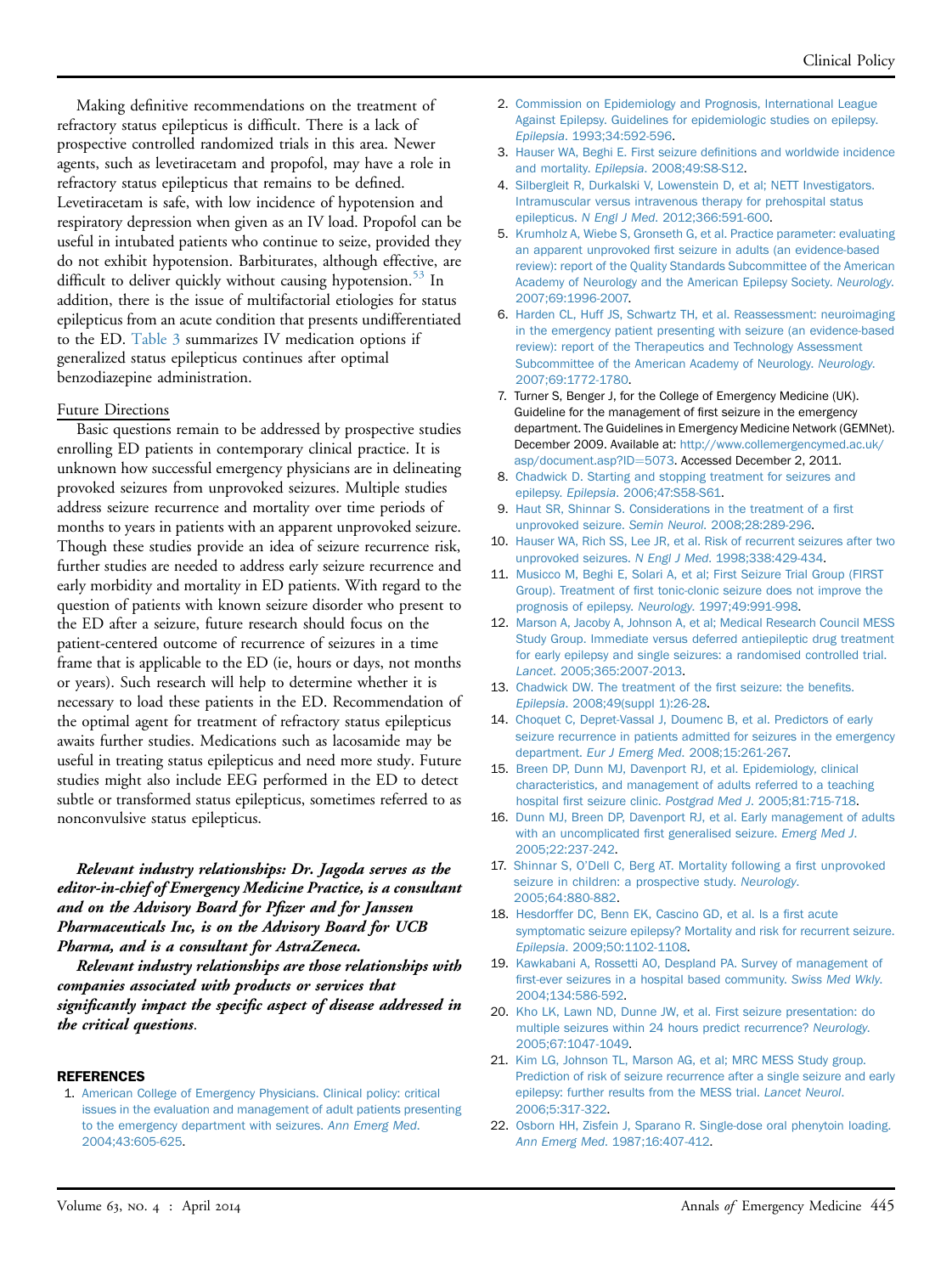- <span id="page-9-5"></span>23. [Gallop K. Review article: phenytoin use and ef](http://refhub.elsevier.com/S0196-0644(14)00080-8/sref22)ficacy in the ED. Emerg Med Australas[. 2010;22:108-118.](http://refhub.elsevier.com/S0196-0644(14)00080-8/sref22)
- <span id="page-9-0"></span>24. [Purcell TB, McPheeters RA, Feil M, et al. Rapid oral loading of](http://refhub.elsevier.com/S0196-0644(14)00080-8/sref23) [carbamazepine in the emergency department.](http://refhub.elsevier.com/S0196-0644(14)00080-8/sref23) Ann Emerg Med. [2007;50:121-126](http://refhub.elsevier.com/S0196-0644(14)00080-8/sref23).
- <span id="page-9-1"></span>25. [Fisher RS, Sachdeo RC, Pellock J, et al. Rapid initiation of gabapentin:](http://refhub.elsevier.com/S0196-0644(14)00080-8/sref24) [a randomized, controlled trial.](http://refhub.elsevier.com/S0196-0644(14)00080-8/sref24) Neurology. 2001;56:743-748.
- <span id="page-9-2"></span>26. [Biton V, Rosenfeld WE, Whitesides J, et al. Intravenous lacosamide as](http://refhub.elsevier.com/S0196-0644(14)00080-8/sref25) [replacement for oral lacosamide in patients with partial-onset](http://refhub.elsevier.com/S0196-0644(14)00080-8/sref25) seizures. Epilepsia[. 2008;49:418-424](http://refhub.elsevier.com/S0196-0644(14)00080-8/sref25).
- <span id="page-9-3"></span>27. [Lardizabal DV, Morris HH, Hovinga CA, et al. Tolerability and](http://refhub.elsevier.com/S0196-0644(14)00080-8/sref26) [pharmacokinetics of oral loading with lamotrigine in epilepsy](http://refhub.elsevier.com/S0196-0644(14)00080-8/sref26) monitoring units. Epilepsia[. 2003;44:536-539](http://refhub.elsevier.com/S0196-0644(14)00080-8/sref26).
- <span id="page-9-4"></span>28. [Koubeissi MZ, Amina S, Pita I, et al. Tolerability and ef](http://refhub.elsevier.com/S0196-0644(14)00080-8/sref27)ficacy of oral [loading of levetiracetam.](http://refhub.elsevier.com/S0196-0644(14)00080-8/sref27) Neurology. 2008;70:2166-2170.
- 29. [Wheless JW, Clarke D, Hovinga CA, et al. Rapid infusion of a loading](http://refhub.elsevier.com/S0196-0644(14)00080-8/sref28) [dose of intravenous levetiracetam with minimal dilution: a safety](http://refhub.elsevier.com/S0196-0644(14)00080-8/sref28) study. J Child Neurol[. 2009;24:946-951](http://refhub.elsevier.com/S0196-0644(14)00080-8/sref28).
- <span id="page-9-6"></span>30. [Swadron SP, Rudis MI, Azimian K, et al. A comparison of phenytoin](http://refhub.elsevier.com/S0196-0644(14)00080-8/sref29)[loading techniques in the emergency department.](http://refhub.elsevier.com/S0196-0644(14)00080-8/sref29) Acad Emerg Med. [2004;11:244-252.](http://refhub.elsevier.com/S0196-0644(14)00080-8/sref29)
- 31. [Rudis MI, Touchette DR, Swadron SP, et al. Cost-effectiveness](http://refhub.elsevier.com/S0196-0644(14)00080-8/sref30) [of oral phenytoin, intravenous phenytoin, and intravenous](http://refhub.elsevier.com/S0196-0644(14)00080-8/sref30) [fosphenytoin in the emergency department.](http://refhub.elsevier.com/S0196-0644(14)00080-8/sref30) Ann Emerg Med. [2004;43:386-397.](http://refhub.elsevier.com/S0196-0644(14)00080-8/sref30)
- <span id="page-9-7"></span>32. Limdi NA, Knowlton RK, Cofi[eld SS, et al. Safety of rapid intravenous](http://refhub.elsevier.com/S0196-0644(14)00080-8/sref31) [loading of valproate.](http://refhub.elsevier.com/S0196-0644(14)00080-8/sref31) Epilepsia. 2007;48:478-483.
- <span id="page-9-8"></span>33. [Lowenstein DH, Bleck T, MacDonald RL. It](http://refhub.elsevier.com/S0196-0644(14)00080-8/sref32)'s time to revise the defi[nition of status epilepticus.](http://refhub.elsevier.com/S0196-0644(14)00080-8/sref32) Epilepsia. 1999;40:120-122.
- <span id="page-9-9"></span>34. [Brophy GM, Bell R, Claassen J, et al; Neurocritical Care Society Status](http://refhub.elsevier.com/S0196-0644(14)00080-8/sref33) [Epilepticus Guideline Writing Committee. Guidelines for the](http://refhub.elsevier.com/S0196-0644(14)00080-8/sref33) [evaluation and management of status epilepticus.](http://refhub.elsevier.com/S0196-0644(14)00080-8/sref33) Neurocrit Care. [2012;17:3-23](http://refhub.elsevier.com/S0196-0644(14)00080-8/sref33).
- <span id="page-9-10"></span>35. [Meierkord H, Boon P, Engelsen B, et al; European Federation of](http://refhub.elsevier.com/S0196-0644(14)00080-8/sref34) [Neurological Societies. EFNS guideline on the management of status](http://refhub.elsevier.com/S0196-0644(14)00080-8/sref34) [epilepticus in adults.](http://refhub.elsevier.com/S0196-0644(14)00080-8/sref34) Eur J Neurol. 2010;17:346-355.
- <span id="page-9-11"></span>36. [Claassen J, Hirsch LJ, Mayer SA. Treatment of status epilepticus: a](http://refhub.elsevier.com/S0196-0644(14)00080-8/sref35) [survey of neurologists.](http://refhub.elsevier.com/S0196-0644(14)00080-8/sref35) J Neurol Sci. 2003;211:37-41.
- <span id="page-9-12"></span>37. [Treiman DM, Meyers PD, Walton NY, et al. A comparison of four](http://refhub.elsevier.com/S0196-0644(14)00080-8/sref36) [treatments for generalized convulsive status epilepticus. Veterans](http://refhub.elsevier.com/S0196-0644(14)00080-8/sref36) [Affairs Status Epilepticus Cooperative Study Group.](http://refhub.elsevier.com/S0196-0644(14)00080-8/sref36) N Engl J Med. [1998;339:792-798.](http://refhub.elsevier.com/S0196-0644(14)00080-8/sref36)
- <span id="page-9-13"></span>38. [Misra UK, Kalita J, Patel R. Sodium valproate vs phenytoin in status](http://refhub.elsevier.com/S0196-0644(14)00080-8/sref37) [epilepticus: a pilot study.](http://refhub.elsevier.com/S0196-0644(14)00080-8/sref37) Neurology. 2006;67:340-342.
- <span id="page-9-14"></span>39. [Agarwal P, Kumar N, Chandra R, et al. Randomized study of](http://refhub.elsevier.com/S0196-0644(14)00080-8/sref38) [intravenous valproate and phenytoin in status epilepticus.](http://refhub.elsevier.com/S0196-0644(14)00080-8/sref38) Seizure. [2007;16:527-532](http://refhub.elsevier.com/S0196-0644(14)00080-8/sref38).
- <span id="page-9-15"></span>40. [Peters CN, Pohlmann-Eden B. Intravenous valproate as an](http://refhub.elsevier.com/S0196-0644(14)00080-8/sref39) [innovative therapy in seizure emergency situations including status](http://refhub.elsevier.com/S0196-0644(14)00080-8/sref39) [epilepticus](http://refhub.elsevier.com/S0196-0644(14)00080-8/sref39) — [experience in 102 adult patients.](http://refhub.elsevier.com/S0196-0644(14)00080-8/sref39) Seizure. 2005;14: [164-169](http://refhub.elsevier.com/S0196-0644(14)00080-8/sref39).
- <span id="page-9-16"></span>41. [Limdi NA, Shimpi AV, Faught E, et al. Ef](http://refhub.elsevier.com/S0196-0644(14)00080-8/sref40)ficacy of rapid IV [administration of valproic acid for status epilepticus.](http://refhub.elsevier.com/S0196-0644(14)00080-8/sref40) Neurology. [2005;64:353-355](http://refhub.elsevier.com/S0196-0644(14)00080-8/sref40).
- <span id="page-9-17"></span>42. [Chen L, Feng P, Wang J, et al. Intravenous sodium valproate in](http://refhub.elsevier.com/S0196-0644(14)00080-8/sref41) [mainland China for the treatment of diazepam refractory convulsive](http://refhub.elsevier.com/S0196-0644(14)00080-8/sref41) status epilepticus. J Clin Neurosci[. 2009;16:524-526.](http://refhub.elsevier.com/S0196-0644(14)00080-8/sref41)
- <span id="page-9-18"></span>43. [Gilad R, Izkovitz N, Dabby R, et al. Treatment of status epilepticus and](http://refhub.elsevier.com/S0196-0644(14)00080-8/sref42) [acute repetitive seizures with i.v. valproate acid vs phenytoin.](http://refhub.elsevier.com/S0196-0644(14)00080-8/sref42) Acta Neurol Scand[. 2008;118:296-300.](http://refhub.elsevier.com/S0196-0644(14)00080-8/sref42)
- <span id="page-9-19"></span>44. [Tripathi M, Vibha D, Choudhary N, et al. Management of refractory](http://refhub.elsevier.com/S0196-0644(14)00080-8/sref43) [status epilepticus at a tertiary care centre in a developing country.](http://refhub.elsevier.com/S0196-0644(14)00080-8/sref43) Seizure[. 2010;19:109-111](http://refhub.elsevier.com/S0196-0644(14)00080-8/sref43).
- <span id="page-9-20"></span>45. [Ruegg S, Naegelin Y, Hardmeier M, et al. Intravenous levetiracetam:](http://refhub.elsevier.com/S0196-0644(14)00080-8/sref44) [treatment experience with the](http://refhub.elsevier.com/S0196-0644(14)00080-8/sref44) first 50 critically ill patients. Epilepsy Behav[. 2008;12:477-480](http://refhub.elsevier.com/S0196-0644(14)00080-8/sref44).
- <span id="page-9-21"></span>46. [Fattouch J, Di Bonaventura C, Casciato S, et al. Intravenous](http://refhub.elsevier.com/S0196-0644(14)00080-8/sref45) levetiracetam as fi[rst-line treatment of status epilepticus in the elderly.](http://refhub.elsevier.com/S0196-0644(14)00080-8/sref45) Acta Neurol Scand[. 2010;121:418-421.](http://refhub.elsevier.com/S0196-0644(14)00080-8/sref45)
- <span id="page-9-22"></span>47. [Uges JW, van Huizen MD, Engelsman J, et al. Safety and](http://refhub.elsevier.com/S0196-0644(14)00080-8/sref46) [pharmacokinetics of intravenous levetiracetam infusion as add-on in](http://refhub.elsevier.com/S0196-0644(14)00080-8/sref46) status epilepticus. Epilepsia[. 2009;50:415-421](http://refhub.elsevier.com/S0196-0644(14)00080-8/sref46).
- <span id="page-9-23"></span>48. [Berning S, Boesebeck F, van Baalen, et al. Intravenous levetiracetam](http://refhub.elsevier.com/S0196-0644(14)00080-8/sref47) [as treatment for status epilepticus.](http://refhub.elsevier.com/S0196-0644(14)00080-8/sref47) J Neurol. 2009;256:1634-1642.
- <span id="page-9-24"></span>49. [Eue S, Grumbt M, Muller M, et al. Two years of experience in the](http://refhub.elsevier.com/S0196-0644(14)00080-8/sref48) [treatment of status epilepticus with intravenous levetiracetam.](http://refhub.elsevier.com/S0196-0644(14)00080-8/sref48) Epilepsy Behav[. 2009;15:467-469.](http://refhub.elsevier.com/S0196-0644(14)00080-8/sref48)
- <span id="page-9-25"></span>50. [Gamez-Leyva G, Aristin JL, Fernandez E, et al. Experience with](http://refhub.elsevier.com/S0196-0644(14)00080-8/sref49) [intravenous levetiracetam in status epilepticus: a retrospective case](http://refhub.elsevier.com/S0196-0644(14)00080-8/sref49) series. CNS Drugs[. 2009;23:983-987.](http://refhub.elsevier.com/S0196-0644(14)00080-8/sref49)
- <span id="page-9-26"></span>51. [Rossetti AO, Milligan TA, Vulliemoz S, et al. A randomized trial for the](http://refhub.elsevier.com/S0196-0644(14)00080-8/sref50) [treatment of refractory status epilepticus.](http://refhub.elsevier.com/S0196-0644(14)00080-8/sref50) Neurocrit Care. 2011;14:4-10.
- <span id="page-9-27"></span>52. [Carley S, Crawford I. Propofol for resistant status epilepticus.](http://refhub.elsevier.com/S0196-0644(14)00080-8/sref51) Emerg Med J[. 2002;19:143-144](http://refhub.elsevier.com/S0196-0644(14)00080-8/sref51).
- <span id="page-9-28"></span>53. [Claassen J, Hirsh LJ, Emerson RG, et al. Treatment of refractory status](http://refhub.elsevier.com/S0196-0644(14)00080-8/sref52) [epilepticus with pentobarbital, propofol, or midazolam: a systematic](http://refhub.elsevier.com/S0196-0644(14)00080-8/sref52) review. Epilepsia[. 2002;43:146-153.](http://refhub.elsevier.com/S0196-0644(14)00080-8/sref52)
- <span id="page-9-29"></span>54. [Riviello JJ Jr, Claassen J, LaRoche SM, et al. Treatment of status](http://refhub.elsevier.com/S0196-0644(14)00080-8/sref53) [epilepticus: an international survey of experts.](http://refhub.elsevier.com/S0196-0644(14)00080-8/sref53) Neurocrit Care. [2013;18:193-200](http://refhub.elsevier.com/S0196-0644(14)00080-8/sref53).
- <span id="page-9-30"></span>55. [Shaner DM, McCurdy SA, Herring MO, et al. Treatment of status](http://refhub.elsevier.com/S0196-0644(14)00080-8/sref54) [epilepticus: a prospective comparison of diazepam and phenytoin](http://refhub.elsevier.com/S0196-0644(14)00080-8/sref54) [versus phenobarbital and optional phenytoin.](http://refhub.elsevier.com/S0196-0644(14)00080-8/sref54) Neurology. [1988;38:202-207.](http://refhub.elsevier.com/S0196-0644(14)00080-8/sref54)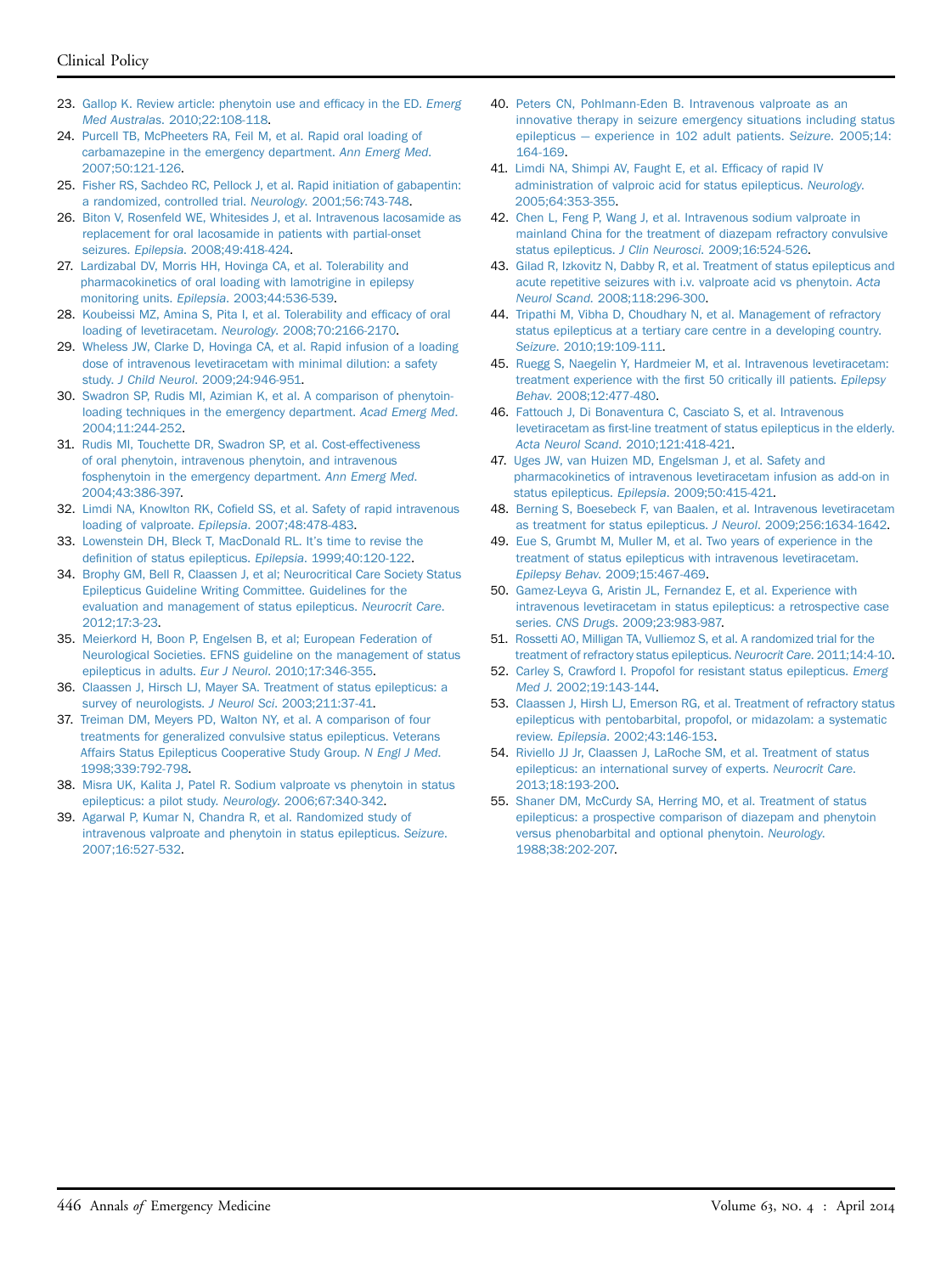Appendix A. Literature classification schema.[\\*](#page-10-1)

| Design/Class | Therapy <sup><math>†</math></sup>                                        | Diagnosis <sup>†</sup>                                                                      | <b>Prognosis</b> <sup>9</sup>                                             |
|--------------|--------------------------------------------------------------------------|---------------------------------------------------------------------------------------------|---------------------------------------------------------------------------|
| 1            | Randomized, controlled trial or<br>meta-analysis of randomized<br>trials | Prospective cohort using a criterion<br>standard or meta-analysis of<br>prospective studies | Population prospective cohort or meta-<br>analysis of prospective studies |
| 2            | Nonrandomized trial                                                      | Retrospective observational                                                                 | Retrospective cohort<br>Case control                                      |
| 3            | Case series<br>Case report<br>Other (eg, consensus, review)              | Case series<br>Case report<br>Other (eg. consensus, review)                                 | Case series<br>Case report<br>Other (eg, consensus, review)               |

<span id="page-10-1"></span>\*Some designs (eg, surveys) will not fit this schema and should be assessed individually.

<span id="page-10-2"></span><sup>†</sup>Objective is to measure therapeutic efficacy comparing interventions.

<span id="page-10-3"></span>‡ Objective is to determine the sensitivity and specificity of diagnostic tests.

<span id="page-10-4"></span>§ Objective is to predict outcome, including mortality and morbidity.

#### Appendix B. Approach to downgrading strength of evidence.

|                    | Design/Class |   |   |  |
|--------------------|--------------|---|---|--|
| <b>Downgrading</b> |              | 2 | з |  |
| None               |              | Ш | Ш |  |
| 1 level            | Ш            | Ш | Х |  |
| 2 levels           | Ш            | Χ | Χ |  |
| Fatally flawed     | Χ            | Χ | х |  |

| <b>Appendix C.</b> Likelihood ratios and number needed to treat.* |
|-------------------------------------------------------------------|
|-------------------------------------------------------------------|

| LR $(+)$ | LR $(-)$  |                                                                        |
|----------|-----------|------------------------------------------------------------------------|
| 1.0      | 1.0       | Useless                                                                |
| $1-5$    | $0.5 - 1$ | Rarely of value, only minimally<br>changes pretest probability         |
| 10       | 0.1       | Worthwhile test, may be diagnostic<br>if the result is concordant      |
|          |           | with pretest probability                                               |
| 20       | 0.05      | Strong test, usually diagnostic                                        |
| 100      | 0.01      | Very accurate test, almost always<br>diagnostic even in the setting of |
|          |           | low or high pretest probability                                        |

LR, likelihood ratio.

<span id="page-10-0"></span>\*Number needed to treat (NNT): number of patients who need to be treated to achieve 1 additional good outcome;  $NNT=1/absolute$  risk reductionx100, where absolute risk reduction is the risk difference between 2 event rates (ie, experimental and control groups).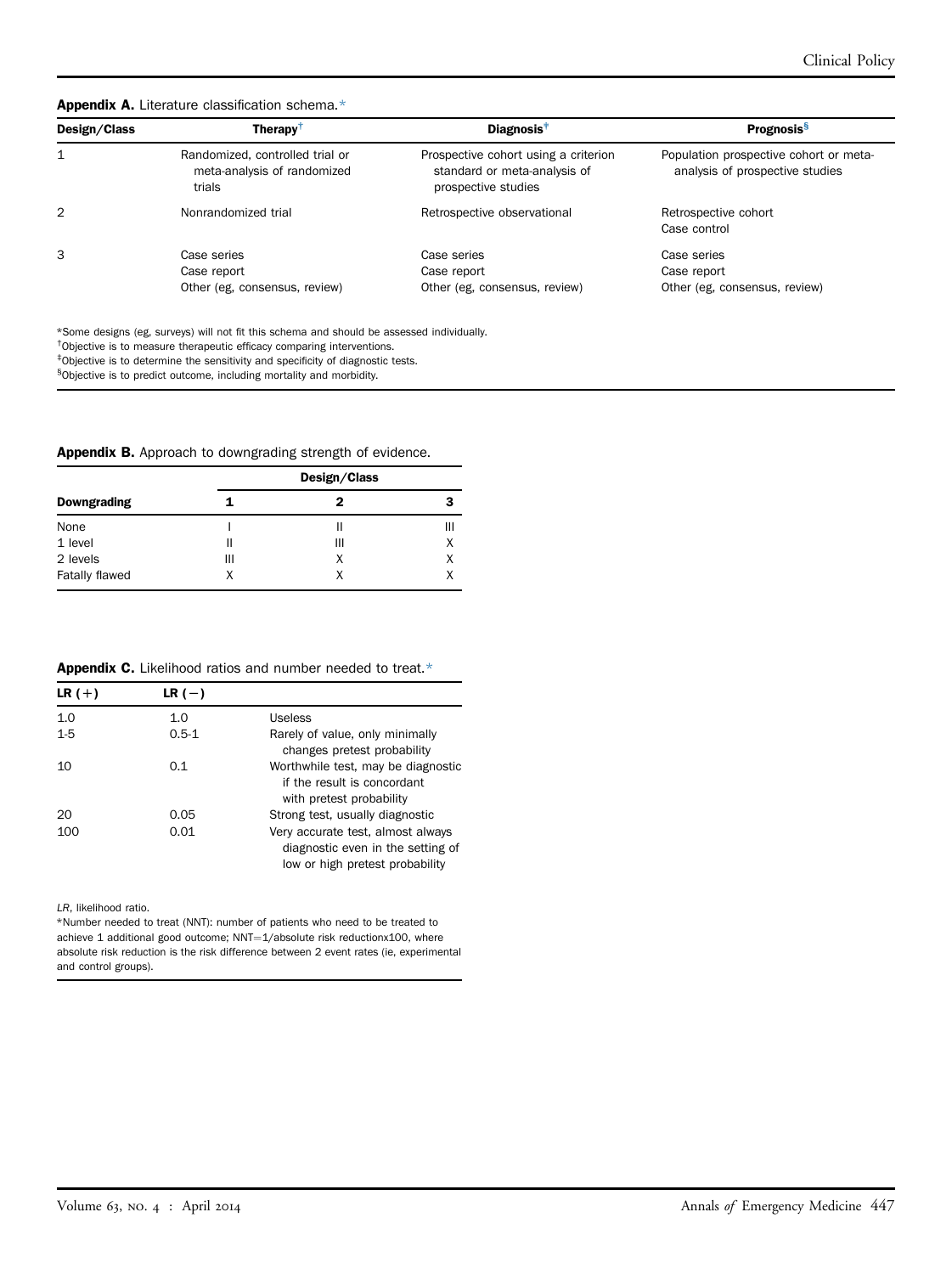| <b>Evidentiary Table.</b>         |      |                                           |                                                                             |                                                               |                                                                                                                                                    |                                                                                                                                                                                                                                                      |              |
|-----------------------------------|------|-------------------------------------------|-----------------------------------------------------------------------------|---------------------------------------------------------------|----------------------------------------------------------------------------------------------------------------------------------------------------|------------------------------------------------------------------------------------------------------------------------------------------------------------------------------------------------------------------------------------------------------|--------------|
| <b>Study</b>                      | Year | Design                                    | Intervention(s)/<br>Test(s)/Modality                                        | <b>Outcome</b><br><b>Measure/Criterion</b><br><b>Standard</b> | <b>Results</b>                                                                                                                                     | <b>Limitations/Comments</b>                                                                                                                                                                                                                          | <b>Class</b> |
| Turner and<br>Benger <sup>'</sup> | 2009 | Professional<br>society<br>guideline      | Literature review; search<br>of MEDLINE,<br>CINAHL, EMBASE,<br>and Cochrane | None specified                                                | Echoes recommendations of Dunn<br>et al <sup>16</sup>                                                                                              | Systematic review but<br>limited explanation of<br>search strategy, articles<br>included and excluded;<br>no data or evidentiary<br>table                                                                                                            | III          |
| Hauser<br>et al <sup>10</sup>     | 1998 | Prospective<br>cohort                     | Observational                                                               | Seizure recurrence                                            | Risk of seizure recurrence 33% within<br>5 y after a first unprovoked seizure; if<br>2 or more unprovoked seizures, risk<br>increases to about 75% | Possible subject<br>dropouts; time frame to<br>initiation of therapy<br>does not reference ED<br>encounter                                                                                                                                           | III          |
| Musicco<br>et al <sup>11</sup>    | 1997 | Multicenter,<br>randomized,<br>open label | Randomized<br>observational trial                                           | Seizure recurrence                                            | Starting treatment after a first<br>unprovoked seizure reduces risk of<br>seizures for 2 y but does not affect<br>outcomes at 5 y                  | Did not address<br>treatment initiated in<br>ED ("immediate"<br>treatment meant drug<br>therapy initiated within<br>7 days); EEG results<br>influenced decision to<br>treat in some patients;<br>treatment decision used<br>data not available in ED | III          |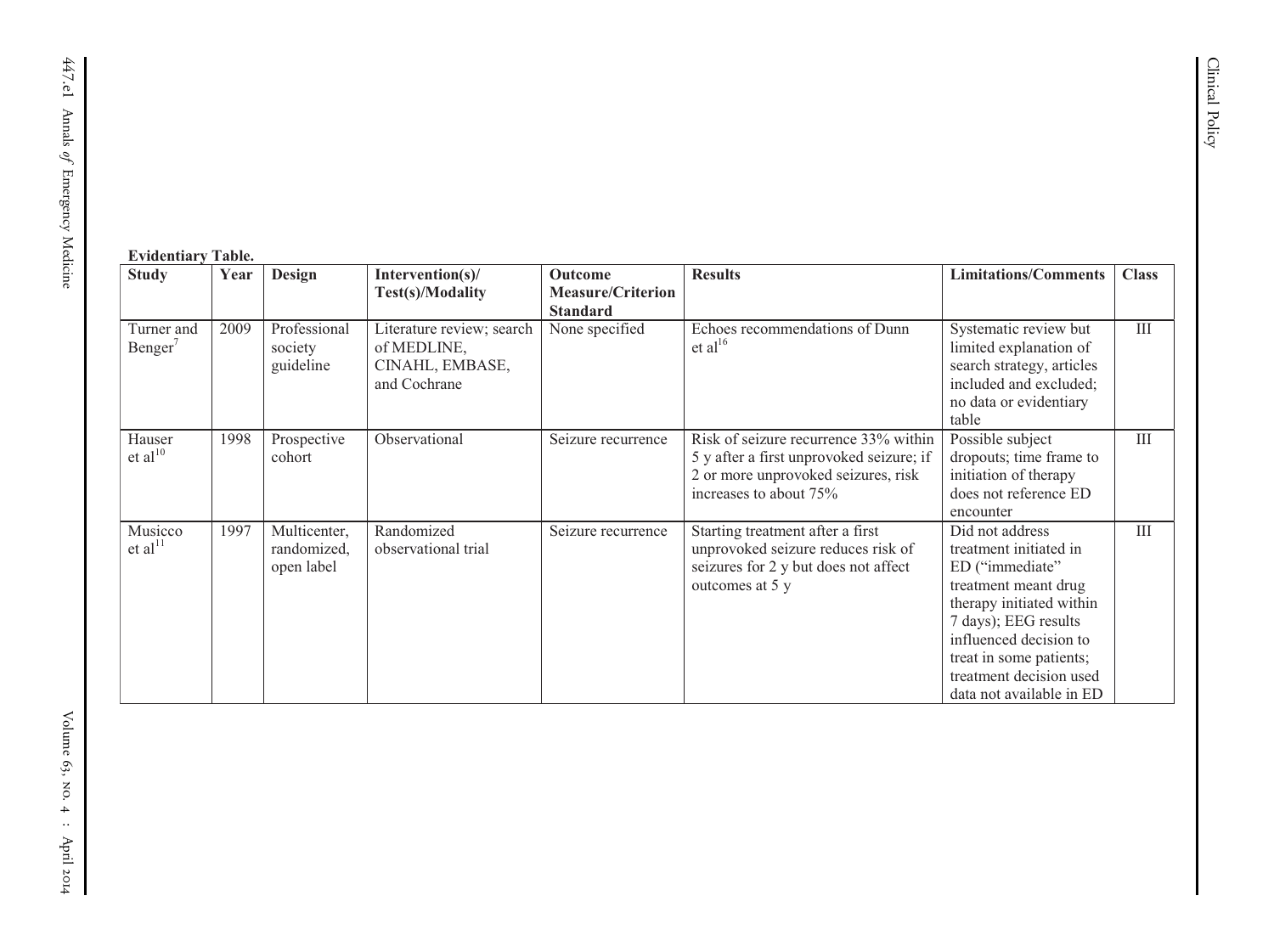Volume

63, no. 4 :

April 2014

#### **Evidentiary Table (continued). Study Year Design Intervention(s)/ Test(s)/Modality Outcome Measure/Criterion StandardResults Limitations/Comments Class** Choquet  $et al<sup>14</sup>$ 2008 Prospective, observational study All patients >18 y with seizure presenting to 2 EDs; all patients observed for at least 6 h; if admitted followed for 24 h; if discharged followed via hospital databases, patient/family follow-up, social service databases; compared patients early seizure recurrence to those with none, using bivariate and multivariate analysis; predictive model was createdEarly seizure recurrence at 6 h and 24 h1,025 patients admitted to the EDs with seizure, follow-up data available for all but 12 patients; mean time to first seizure recurrence was 121 (SD 96 min) (median 90 min), >85% of early seizure recurrence occurred within 360 min; nonalcoholic patients with new-onset seizures had lowest early seizure recurrence (9.4%) and alcoholic patients with history of seizures had highest early seizure recurrence (25.2%), *P*=.01; univariate analysis found age >40 y, alcoholism, hyperglycemia, and GCS score <15 to be associated with early seizure recurrence; multivariate analysis created scoring tool Not specifically designed to study need for hospitalization; did not study treatment in ED, CT findings, or psychosocial conditions in relation to early seizure recurrenceII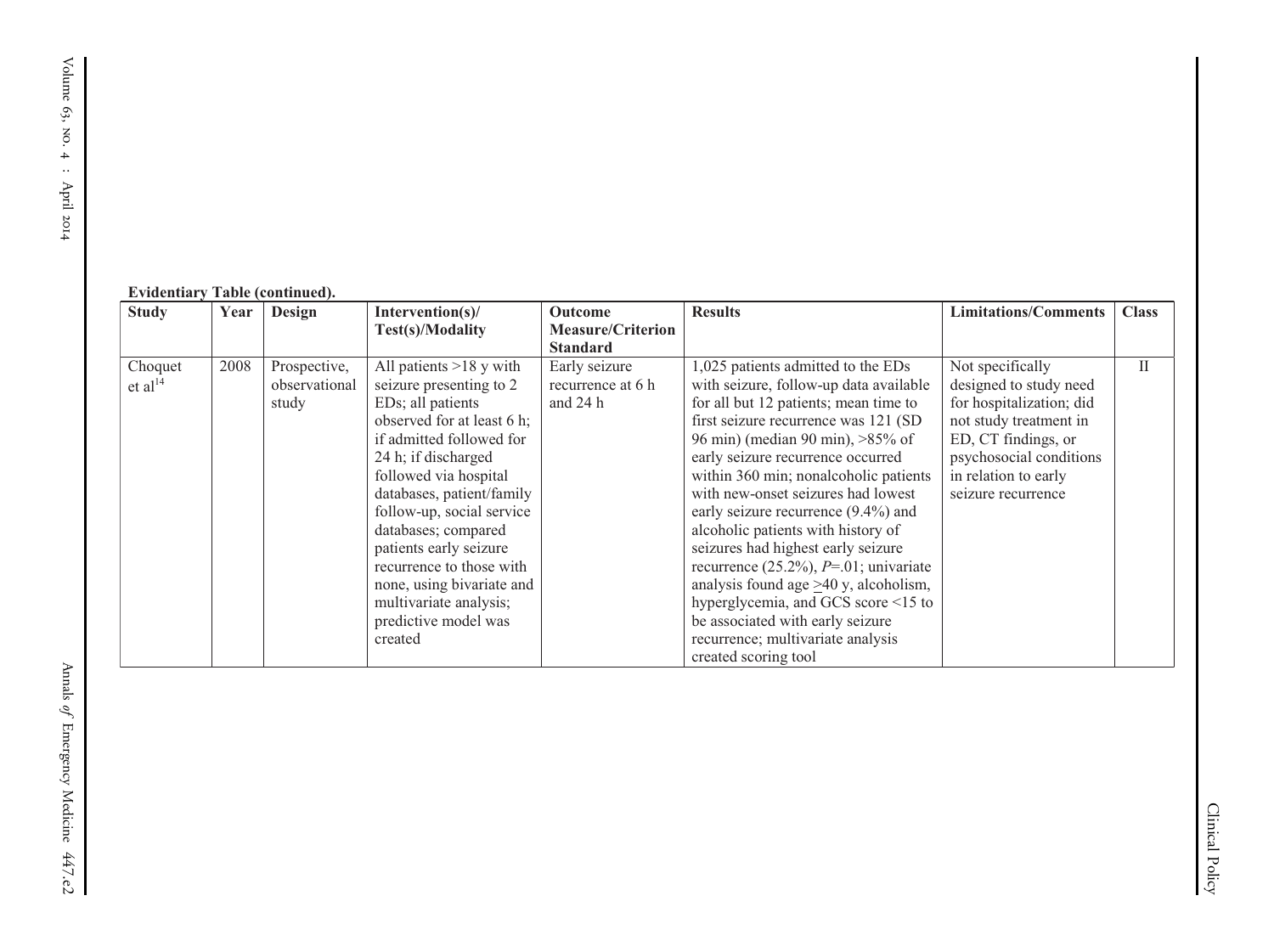| <b>Study</b>        | Year | Design        | Intervention(s)/  | <b>Outcome</b>           | <b>Results</b>                             | <b>Limitations/Comments</b>    | <b>Class</b> |
|---------------------|------|---------------|-------------------|--------------------------|--------------------------------------------|--------------------------------|--------------|
|                     |      |               | Test(s)/Modality  | <b>Measure/Criterion</b> |                                            |                                |              |
|                     |      |               |                   | <b>Standard</b>          |                                            |                                |              |
| <b>Breen</b>        | 2005 | Prospective,  | Descriptive study | Described                | 232 patients in final analysis referred    | Concluded that adults with     | III          |
| et al <sup>15</sup> |      | observational |                   | epidemiology,            | to clinic, $124(53%)$ via the ED; no       | first-time seizure can be      |              |
|                     |      |               |                   | clinical                 | laboratory test was significantly          | discharged and managed on      |              |
|                     |      |               |                   | characteristics, and     | associated with final diagnosis of         | an outpatient basis unless     |              |
|                     |      |               |                   | initial management of    | seizure; in ED patients referred to        | persistent abnormal            |              |
|                     |      |               |                   | adults with new-onset    | seizure clinic CT result was               | neurologic examination         |              |
|                     |      |               |                   | seizure                  | abnormal in 1 patient (only 17% of         | results, abnormal              |              |
|                     |      |               |                   |                          | patients received CT, missing data in      | investigation results or       |              |
|                     |      |               |                   |                          | 19% of these); $19%$ admitted to           | observations are present; not  |              |
|                     |      |               |                   |                          | hospital, 3% had injury related to         | clear how data support this;   |              |
|                     |      |               |                   |                          | seizure; 18% (42 patients) did not         | recurrence was 9% in 6 wk;     |              |
|                     |      |               |                   |                          | show to seizure clinic; 9% had             | no mortality data reported; no |              |
|                     |      |               |                   |                          | seizure before seizure clinic visit in 6   | explanation of whether         |              |
|                     |      |               |                   |                          | wk; final diagnosis of seizure in 52%      | patients who failed follow-up  |              |
|                     |      |               |                   |                          | of patients referred to clinic (other      | to seizure clinic were         |              |
|                     |      |               |                   |                          | diagnoses=syncope [28%],                   | followed for recurrence,       |              |
|                     |      |               |                   |                          | nonepileptic seizure [2%],                 | morbidity, and mortality       |              |
|                     |      |               |                   |                          | hyperventilation $[1\%]$ , panic attack    |                                |              |
|                     |      |               |                   |                          | $[1\%]$ , arrhythmia $[1\%]$ ; 42 patients |                                |              |
|                     |      |               |                   |                          | $(22%)$ had CT in clinic with              |                                |              |
|                     |      |               |                   |                          | abnormal results in 8 patients $(19\%)$    |                                |              |
|                     |      |               |                   |                          | and report not available in 8 patients     |                                |              |
|                     |      |               |                   |                          | $(19\%)$ ; 56% of all initial seizures     |                                |              |
|                     |      |               |                   |                          | found to be related to alcohol,            |                                |              |
|                     |      |               |                   |                          | recreational drugs, or sleep               |                                |              |
|                     |      |               |                   |                          | deprivation                                |                                |              |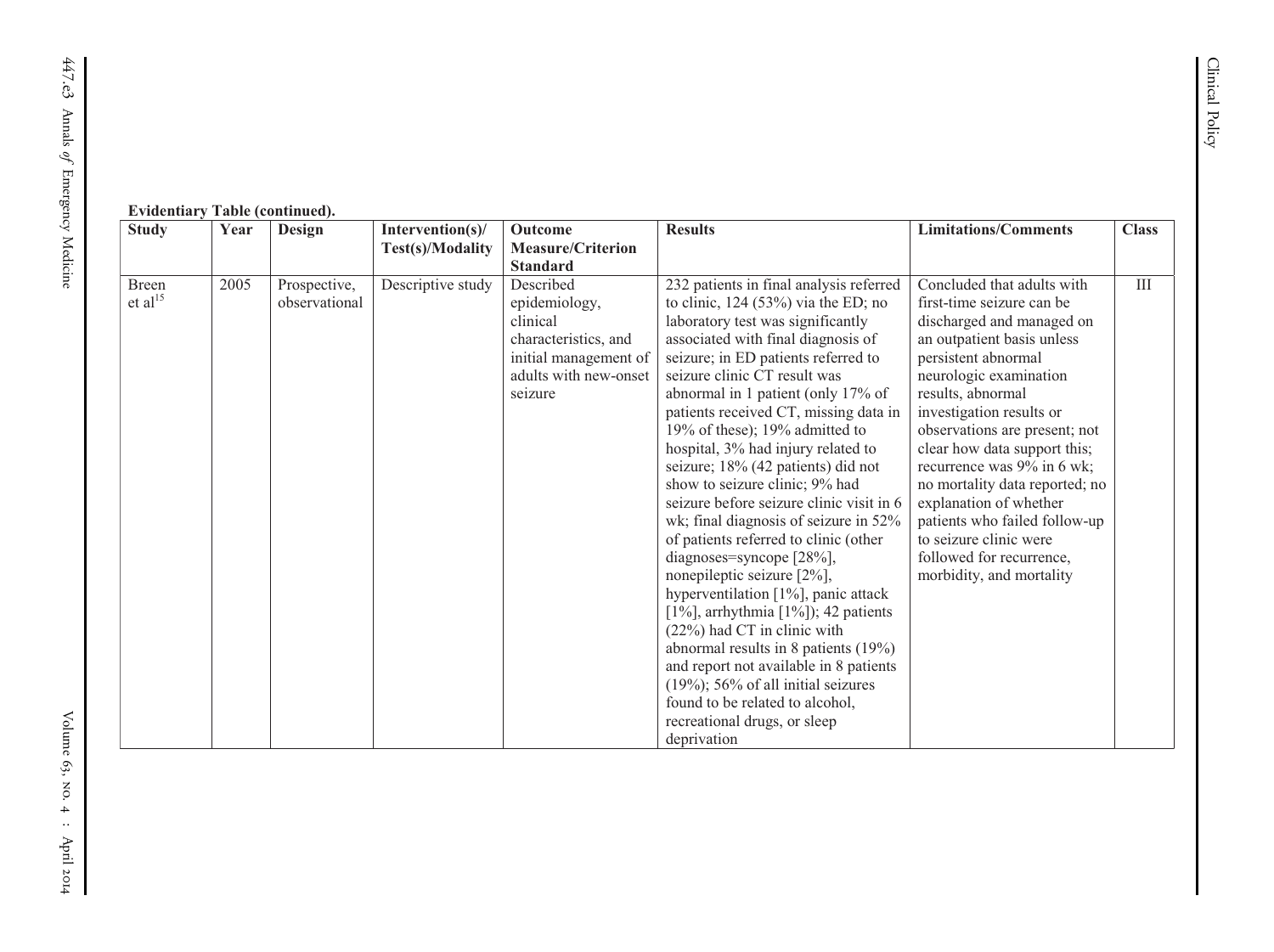| <b>Evidentiary Table (continued).</b> |  |
|---------------------------------------|--|
|                                       |  |

| <b>Study</b>         | Year | <b>Design</b>       | Intervention(s)/<br>Test(s)/Modality                                                                                      | <b>Outcome</b><br><b>Measure/Criterion</b>              | <b>Results</b>                                                                                                                                                                                                                                                                                                                                                                                                                                                                                                                                                                                                                                                                                                                                                          | <b>Limitations/Comments</b>                                                                                                                         | <b>Class</b> |
|----------------------|------|---------------------|---------------------------------------------------------------------------------------------------------------------------|---------------------------------------------------------|-------------------------------------------------------------------------------------------------------------------------------------------------------------------------------------------------------------------------------------------------------------------------------------------------------------------------------------------------------------------------------------------------------------------------------------------------------------------------------------------------------------------------------------------------------------------------------------------------------------------------------------------------------------------------------------------------------------------------------------------------------------------------|-----------------------------------------------------------------------------------------------------------------------------------------------------|--------------|
|                      |      |                     |                                                                                                                           | <b>Standard</b>                                         |                                                                                                                                                                                                                                                                                                                                                                                                                                                                                                                                                                                                                                                                                                                                                                         |                                                                                                                                                     |              |
| Dunn et al $^{16}$   | 2005 | Review<br>article   | Literature review<br>with goal of<br>management<br>algorithm; search<br>of MEDLINE,<br>CINAHL,<br>EMBASE, and<br>Cochrane | None specified                                          | Creates algorithm that uses glucose, CT<br>(with specific indications), ECG, and blood<br>chemistries to determine need for admission;<br>if all of the above results are normal then<br>discharge criteria include: full recovery<br>without abnormal neurologic<br>signs/symptoms, normal vital signs, has<br>received advice to not drive, has a<br>responsible adult to watch him/her, has<br>follow-up arranged and will likely go to<br>follow-up                                                                                                                                                                                                                                                                                                                 | Systematic review but<br>limited explanation of<br>search strategy, articles<br>included/excluded, no<br>data or evidentiary table                  | III          |
| Gallop <sup>23</sup> | 2010 | Secondary<br>review | Phenytoin use in<br>the ED                                                                                                | Efficacy of IV<br>versus oral<br>phenytoin in the<br>ED | In the nonemergency situation it is possible<br>to achieve therapeutic serum concentrations<br>after an oral loading dose; however, the time<br>to reach therapeutic levels after oral loading<br>is much longer than after IV loading; not<br>possible to comment on the efficacy of oral<br>compared with IV loading for preventing<br>seizures since rate of seizure recurrence in<br>the studies is low; prevention of further<br>seizures not used as an outcome measure; no<br>consensus if oral loading is best achieved<br>with a single dose or in divided doses; low-<br>quality studies suggest that IV loading may<br>be associated with more frequent or severe<br>adverse effects, which may depend on dose,<br>concentration, and rate of administration | One reviewer; no<br>inclusion/exclusion<br>noted; no methods to<br>combine data from<br>studies; does summarize<br>key data on critical<br>question | III          |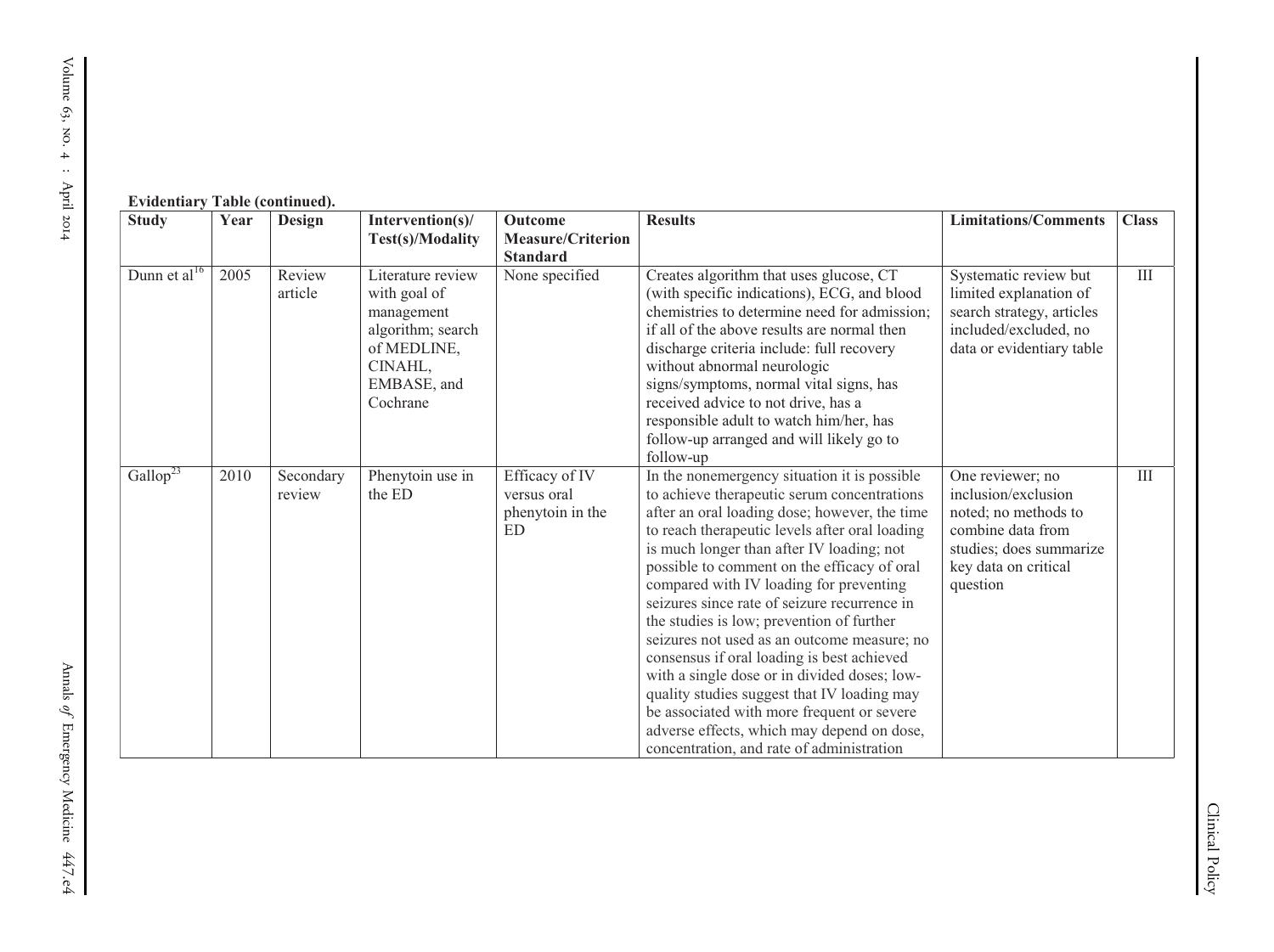| <b>Study</b>              | Year | <b>Design</b>                                                                                      | Intervention(s)/<br>Test(s)/Modality                                                                                                            | Outcome<br><b>Measure/Criterion</b><br><b>Standard</b> | <b>Results</b>                                                                                                                                                                                                                                                                                            | <b>Limitations/Comments</b>                                                                                                                        | <b>Class</b>       |
|---------------------------|------|----------------------------------------------------------------------------------------------------|-------------------------------------------------------------------------------------------------------------------------------------------------|--------------------------------------------------------|-----------------------------------------------------------------------------------------------------------------------------------------------------------------------------------------------------------------------------------------------------------------------------------------------------------|----------------------------------------------------------------------------------------------------------------------------------------------------|--------------------|
| Purcell<br>et al $^{24}$  | 2007 | Prospective<br>cohort                                                                              | Safety/efficacy of<br>rapid load of oral<br>suspension of<br>carbamazepine at<br>8 mg/kg in the ED                                              | Serum levels and<br>adverse effects                    | 36 patients; loading was 93% successful<br>based on mean 3-h carbamazepine level;<br>adverse effects occurred in 58% of patients,<br>most commonly drowsiness $(26%)$ and<br>nausea (23%); other adverse effects included<br>dizziness, nystagmus, abdominal pain,<br>vomiting, ataxia, and double vision | Study of oral suspension<br>only; tablets not studied<br>(thought to be unreliably<br>absorbed)                                                    | $\mathop{\rm III}$ |
| Fisher<br>et al $^{25}$   | 2001 | Double-<br>blind,<br>parallel<br>group,<br>dose-<br>initiation<br>trial with<br>placebo<br>lead-in | Gabapentin slow<br>initiation (300 mg<br>on day 1, 600 mg<br>on day 2, then 900<br>mg/day) or<br>gabapentin rapid<br>initiation (900<br>mg/day) | Adverse events,<br>tolerability                        | No clinically meaningful differences in<br>incidence of fatigue, ataxia, or somnolence;<br>the slow initiation group experienced slightly<br>more dizziness than the rapid initiation group<br>$(15.2\% \text{ of } 276 \text{ subjects versus } 10.5\% \text{ of } 294)$<br>subjects)                    | Efficacy not assessed,<br>study looked at only 5<br>days of treatment;<br>however, no differences<br>in number of seizures<br>between the 2 groups | $\mathop{\rm III}$ |
| Biton et al <sup>26</sup> | 2008 | Double-<br>blind,<br>double-<br>dummy,<br>randomized                                               | IV versus oral<br>lacosamide in<br>partial-onset<br>seizures                                                                                    | Adverse events,<br>tolerability                        | 59 patients; adverse effects included<br>dizziness, headache, back pain, somnolence,<br>and injection site pain; tolerability profile of<br>IV lacosamide was consistent with that of<br>oral lacosamide; all adverse effects were<br>considered mild or moderate; no serious<br>adverse effects reported | Indicated for partial<br>seizures only; inpatient<br>study; patients not<br>loaded with lacosamide                                                 | III                |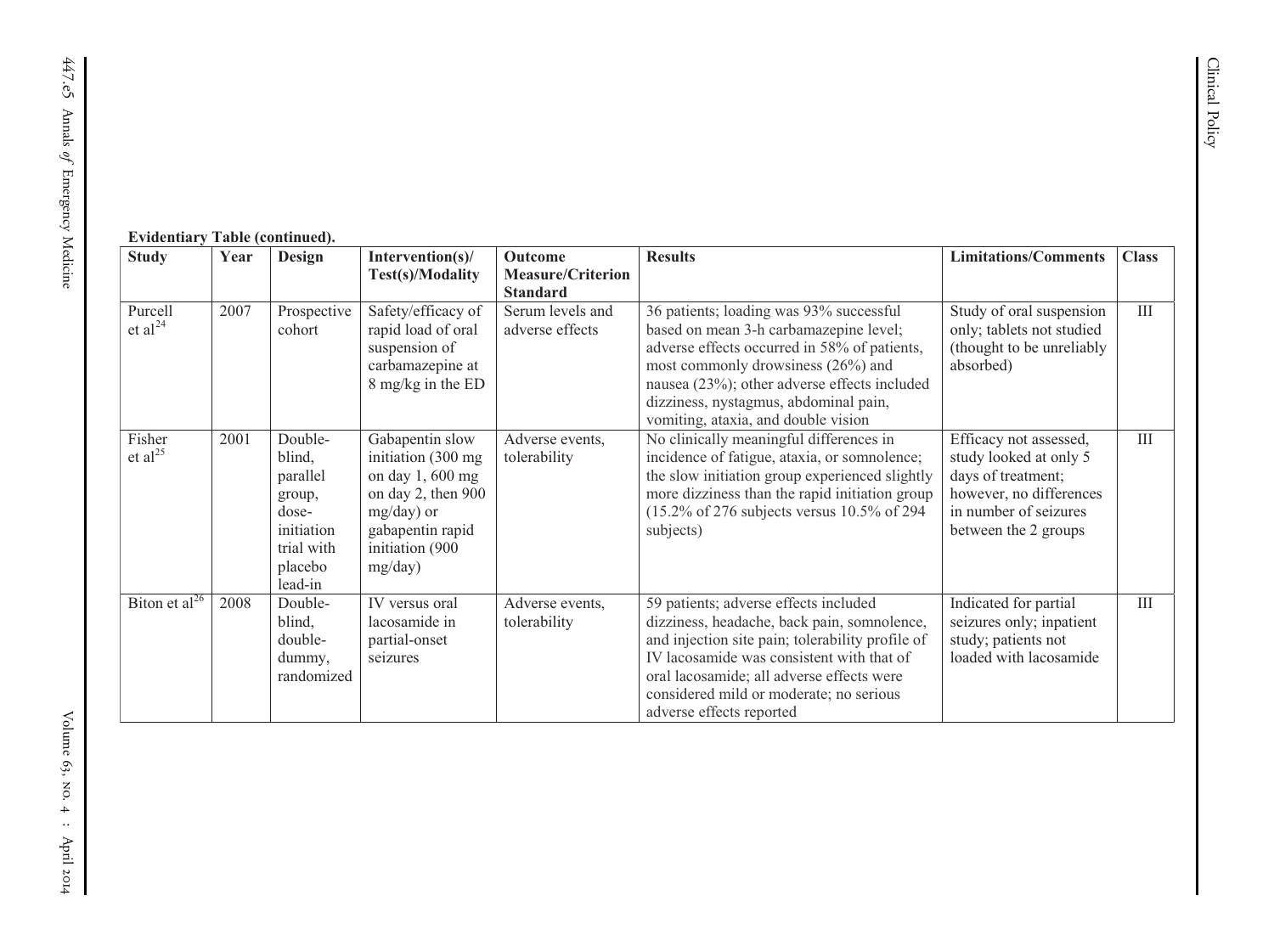|  | Evidenti     |
|--|--------------|
|  | <b>Study</b> |
|  |              |

| <b>Study</b>                      | Year | <b>Design</b>                           | Intervention(s)/<br>Test(s)/Modality                                                                                             | <b>Outcome</b><br><b>Measure/Criterion</b><br><b>Standard</b> | <b>Results</b>                                                                                                                                                                                                                                                                                                            | <b>Limitations/Comments</b>                                                                                                                        | <b>Class</b> |
|-----------------------------------|------|-----------------------------------------|----------------------------------------------------------------------------------------------------------------------------------|---------------------------------------------------------------|---------------------------------------------------------------------------------------------------------------------------------------------------------------------------------------------------------------------------------------------------------------------------------------------------------------------------|----------------------------------------------------------------------------------------------------------------------------------------------------|--------------|
| Lardizabal<br>et al <sup>27</sup> | 2003 | Observational<br>pilot safety study     | Oral loading of<br>lamotrigine in<br>patients off of<br>lamotrigine for 5<br>days and no<br>history of rash<br>with previous use | Serum concentration,<br>adverse effects                       | 24 patients; no serious adverse<br>effects; all patients reached target<br>blood levels; 2 had mild, transient<br>nausea                                                                                                                                                                                                  | Case series of epilepsy<br>monitoring unit patients;<br>not ED patients                                                                            | III          |
| Koubeissi<br>et al <sup>28</sup>  | 2008 | Observational<br>pilot safety study     | Oral loading of<br>levetiracetam                                                                                                 | Adverse effects,<br>serum concentration,<br>seizure           | 37 patients; 89% denied adverse<br>effects; other 11% reported transient<br>irritability, imbalance, tiredness, or<br>lightheadedness; no seizures occurred<br>within 24 h of loading; all patients<br>were able to be discharged 3 to 30 h<br>after loading                                                              | Retrospective case series<br>of epilepsy monitoring<br>unit patients, not ED<br>patients                                                           | III          |
| Wheless<br>et al <sup>29</sup>    | 2009 | Prospective open-<br>label safety study | Rapid IV loading<br>of levetiracetam in<br>pediatric patients                                                                    | Serum levels, adverse<br>events                               | 45 patients divided equally into 3<br>dosing groups; 20, 40, and 60 mg/kg<br>(corresponding maximum doses of 1,<br>2, and 3 g); postinfusion serum<br>levetiracetam concentrations were 14<br>to 189 mg/mL; no significant changes<br>in blood pressure, no local infusion<br>site reactions, and no ECG<br>abnormalities | Pediatric patients and<br>some young adults but<br>no subset analysis done<br>for adults aged 18 y and<br>older; single-center,<br>inpatient study | III          |

# **Evaluary Table (continued).**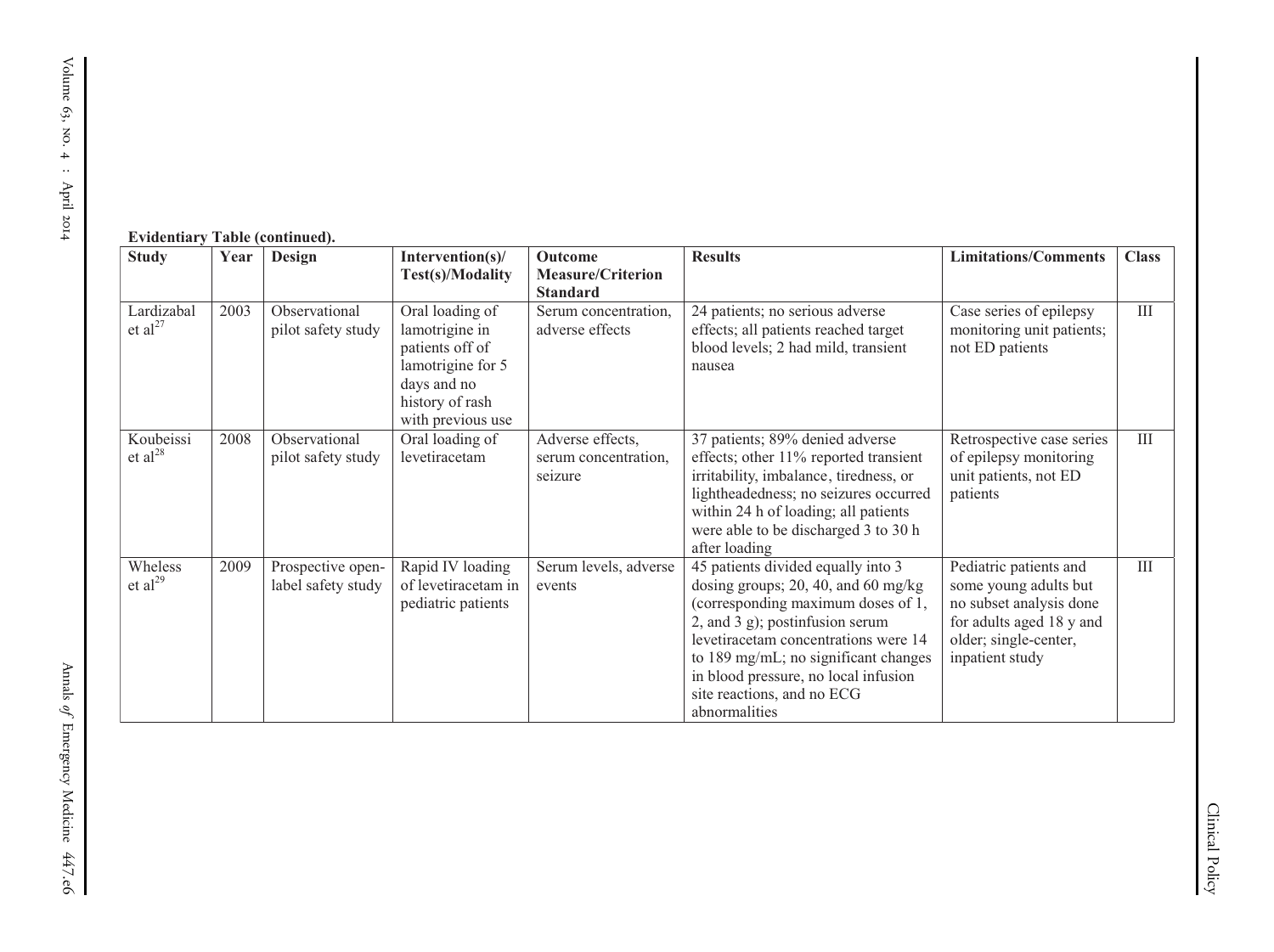|                              | <b>Evidentiary Table (continued).</b> |                           |                    |                          |                                                                                      |                                                |              |  |  |
|------------------------------|---------------------------------------|---------------------------|--------------------|--------------------------|--------------------------------------------------------------------------------------|------------------------------------------------|--------------|--|--|
| <b>Study</b>                 | Year                                  | Design                    | Intervention(s)/   | <b>Outcome</b>           | <b>Results</b>                                                                       | <b>Limitations/Comments</b>                    | <b>Class</b> |  |  |
|                              |                                       |                           | Test(s)/Modality   | <b>Measure/Criterion</b> |                                                                                      |                                                |              |  |  |
|                              |                                       |                           |                    | <b>Standard</b>          |                                                                                      |                                                |              |  |  |
| Swadron                      | 2004                                  | Prospective,              | Oral phenytoin vs  | Time to therapeutic      | 45 patients; mean times to reach                                                     | Not blinded; completion                        | III          |  |  |
| et al <sup>30</sup>          |                                       | randomized                | IV phenytoin vs IV | level, adverse drug      | therapeutic drug concentrations were                                                 | and dropouts not                               |              |  |  |
|                              |                                       | controlled trial          | fosphenytoin       | events, length of        | 5.62 h, 0.24 h, and 0.21 h in the PO, IV                                             | reported; small sample                         |              |  |  |
|                              |                                       |                           |                    | stay                     | phenytoin, and IV fosphenytoin groups,                                               | size but large effect size;                    |              |  |  |
|                              |                                       |                           |                    |                          | respectively; a total of 17, 27, and 32                                              | clinical research center                       |              |  |  |
|                              |                                       |                           |                    |                          | adverse drug events were observed,                                                   | used to observe patients                       |              |  |  |
|                              |                                       |                           |                    |                          | respectively, with significantly fewer                                               | may not be generalizable                       |              |  |  |
|                              |                                       |                           |                    |                          | events in the PO group $(P=0.02, P=0.01)$ ;                                          | to ED                                          |              |  |  |
|                              |                                       |                           |                    |                          | the average time to safe ED discharge                                                |                                                |              |  |  |
|                              |                                       |                           |                    |                          | was significantly shorter for the IV                                                 |                                                |              |  |  |
|                              |                                       |                           |                    |                          | groups compared with the PO group                                                    |                                                |              |  |  |
| Rudis<br>et al <sup>31</sup> | 2004                                  | $Cost-$<br>effectiveness  | Oral phenytoin vs  | Adverse events,          | The mean number of adverse events per                                                | Same study from                                | III          |  |  |
|                              |                                       |                           | IV phenytoin vs IV | cost, length of stay     | patient for oral phenytoin, IV phenytoin,<br>and IV fosphenytoin was 1.06, 1.93, and | Swadron et al, 2004;<br>cost analysis obsolete |              |  |  |
|                              |                                       | analysis of<br>randomized | fosphenytoin       |                          | 2.13, respectively; mean time to safe ED                                             | now that fosphenytoin is                       |              |  |  |
|                              |                                       | prospective trial         |                    |                          | discharge in the 3 groups was 6.4 h, 1.7                                             | generic                                        |              |  |  |
|                              |                                       |                           |                    |                          | h, and 1.3 h; cost per patient was \$2.83,                                           |                                                |              |  |  |
|                              |                                       |                           |                    |                          | \$21.16, and \$175.19, respectively                                                  |                                                |              |  |  |
| Limdi                        | 2007                                  | Prospective               | Safety of rapid IV | Local and systemic       | 40 patients; no significant changes in                                               | Case series of epilepsy                        | III          |  |  |
| et $al^{32}$                 |                                       | open-label                | loading of         | tolerability, serum      | heart rate or blood pressure, local                                                  | monitoring unit patients,                      |              |  |  |
|                              |                                       | safety study              | valproate          | levels                   | irritation occurs but is transient                                                   | not ED patients; safe and                      |              |  |  |
|                              |                                       |                           |                    |                          |                                                                                      | well tolerated at rates up                     |              |  |  |
|                              |                                       |                           |                    |                          |                                                                                      | to 10 mg/kg/min and                            |              |  |  |
|                              |                                       |                           |                    |                          |                                                                                      | doses up to $30 \text{ mg/kg}$                 |              |  |  |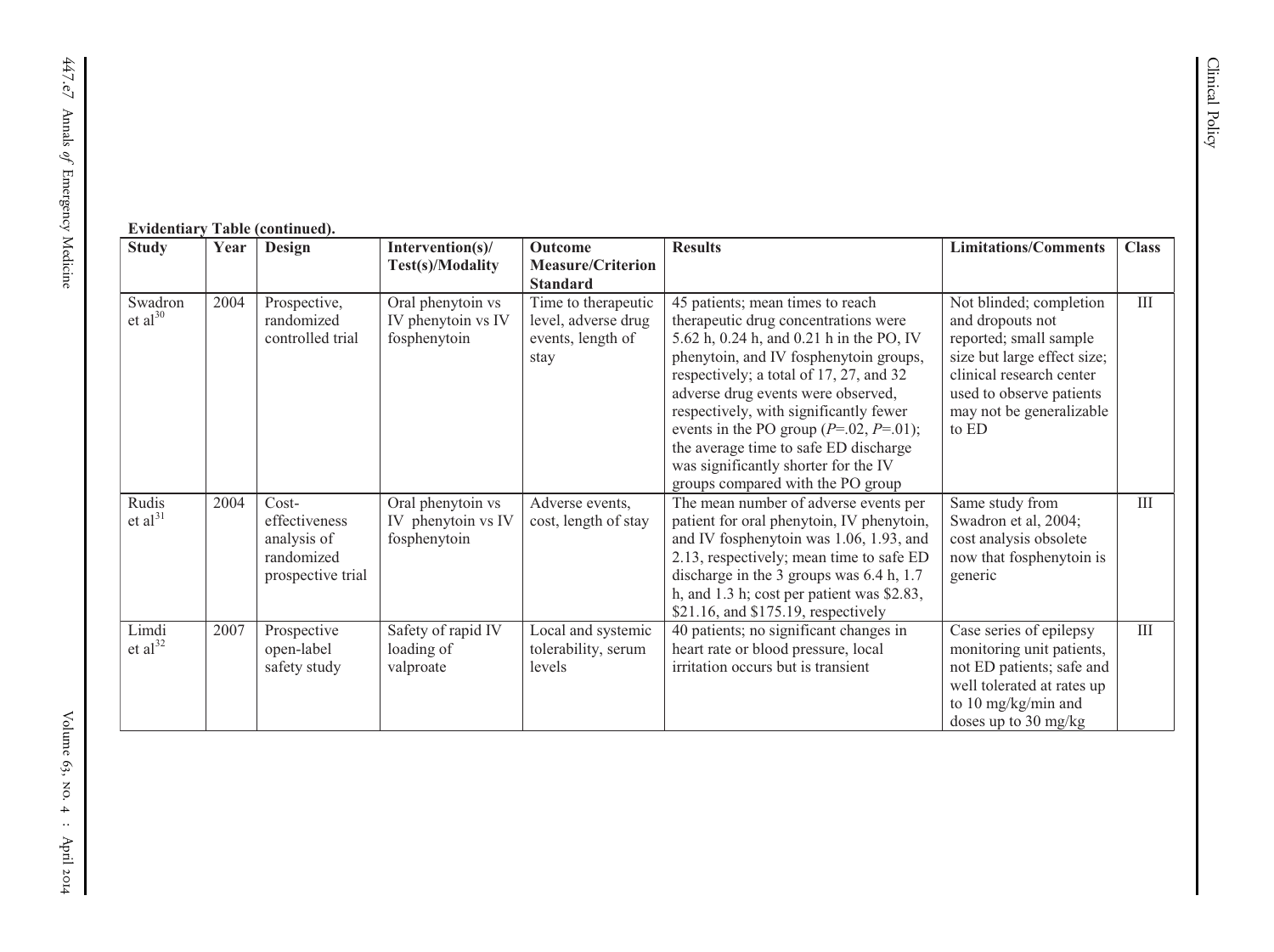|                                  | Evidentiary Table (continued). |                      |                                                                                                                                                                                                                                      |                                                                                                              |                                                                                                                                          |                                                                       |              |  |  |
|----------------------------------|--------------------------------|----------------------|--------------------------------------------------------------------------------------------------------------------------------------------------------------------------------------------------------------------------------------|--------------------------------------------------------------------------------------------------------------|------------------------------------------------------------------------------------------------------------------------------------------|-----------------------------------------------------------------------|--------------|--|--|
| <b>Study</b>                     | Year                           | Design               | Intervention(s)/<br>Test(s)/Modality                                                                                                                                                                                                 | <b>Outcome</b><br><b>Measure/Criterion</b><br><b>Standard</b>                                                | <b>Results</b>                                                                                                                           | <b>Limitations/Comments</b>                                           | <b>Class</b> |  |  |
| Meierkord<br>et al <sup>35</sup> | 2010                           | Structured<br>review | Structured review<br>of MEDLINE.<br>EMBASE, and<br>CENTRAL 1996-<br>2005 to create<br>recommendations<br>for the treatment<br>of status<br>epilepticus in<br>adults by the<br>European<br>Federation of<br>Neurological<br>Societies | Control of<br>refractory status<br>epilepticus that has<br>failed with<br>benzodiazepines                    | Recommendation is for phenytoin after<br>benzodiazepines; if continued refractory,<br>proceed to barbiturates, midazolam, or<br>propofol | Phenytoin considered first-<br>line treatment with<br>benzodiazepines | III          |  |  |
| Claassen<br>et al <sup>36</sup>  | 2003                           | Survey               | Surveyed 106<br>critical care and<br>epilepsy members<br>of the American<br>Academy of<br>Neurology                                                                                                                                  | Drug preferences<br>for status<br>epilepticus after<br>initial treatment<br>with<br>benzodiazepines<br>fails | 95% (95% CI 91% to 99%) preferred<br>phenytoin or fosphenytoin as second line;<br>there was no agreement on third-line<br>treatment      | Only 29% of members<br>responded; survey was in<br>2001               | III          |  |  |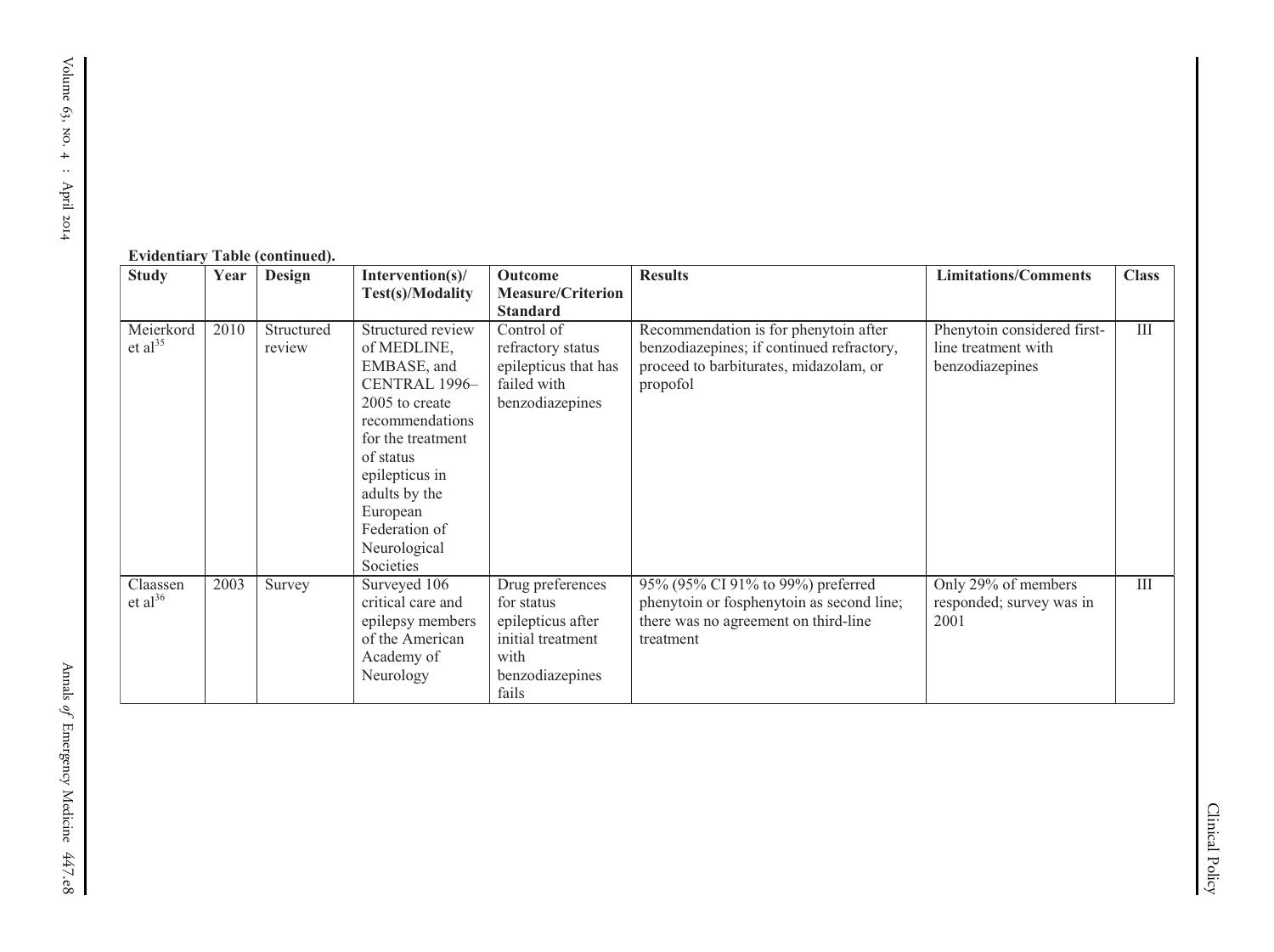| <b>Study</b>                   | Year | 1.001<br><b>Design</b>            | Intervention(s)/                                                                                                                                                                 | <b>Outcome</b>                                      | <b>Results</b>                                                                                                                                                                                                                                         | <b>Limitations/Comments</b>                                                                      | <b>Class</b> |
|--------------------------------|------|-----------------------------------|----------------------------------------------------------------------------------------------------------------------------------------------------------------------------------|-----------------------------------------------------|--------------------------------------------------------------------------------------------------------------------------------------------------------------------------------------------------------------------------------------------------------|--------------------------------------------------------------------------------------------------|--------------|
|                                |      |                                   | Test(s)/Modality                                                                                                                                                                 | <b>Measure/Criterion</b>                            |                                                                                                                                                                                                                                                        |                                                                                                  |              |
|                                |      |                                   |                                                                                                                                                                                  | <b>Standard</b>                                     |                                                                                                                                                                                                                                                        |                                                                                                  |              |
| Treiman<br>et al <sup>37</sup> | 1998 | Randomized<br>controlled<br>trial | Patients with<br>generalized status<br>epilepticus<br>randomized to 1 of<br>4 treatments IV:<br>lorazepam,<br>phenobarbital,<br>diazepam and<br>phenytoin, or<br>phenytoin alone | Cessation of<br>seizure activity<br>within 20 min   | N=384; success rates: lorazepam 65%,<br>phenobarbital 58%, diazepam and<br>phenytoin 56%, phenytoin 44%; pairwise,<br>lorazepam was significantly superior to<br>phenytoin                                                                             | Not clear whether<br>refractory to initial<br>treatment with<br>benzodiazepines                  |              |
| Misra<br>$et al^{38}$          | 2006 | Randomized<br>controlled<br>study | Treatment of<br>convulsive status<br>epilepticus with<br>IV phenytoin 18<br>$mg/kg$ vs<br>valproate 30<br>mg/kg                                                                  | Control of seizures<br>up to 24 h after<br>infusion | In convulsive status epilepticus, IV<br>valproate $(23/35, 66\%)$ was more effective<br>than phenytoin $(14/33; 42\%)$ with NNT 4.3<br>$(95\% \text{ CI } 2.2 \text{ to } 395)$ ; more respiratory<br>depression and hypotension in phenytoin<br>group | Not blinded; unclear what<br>if any initial treatment<br>patients received before<br>study drugs | $\rm II$     |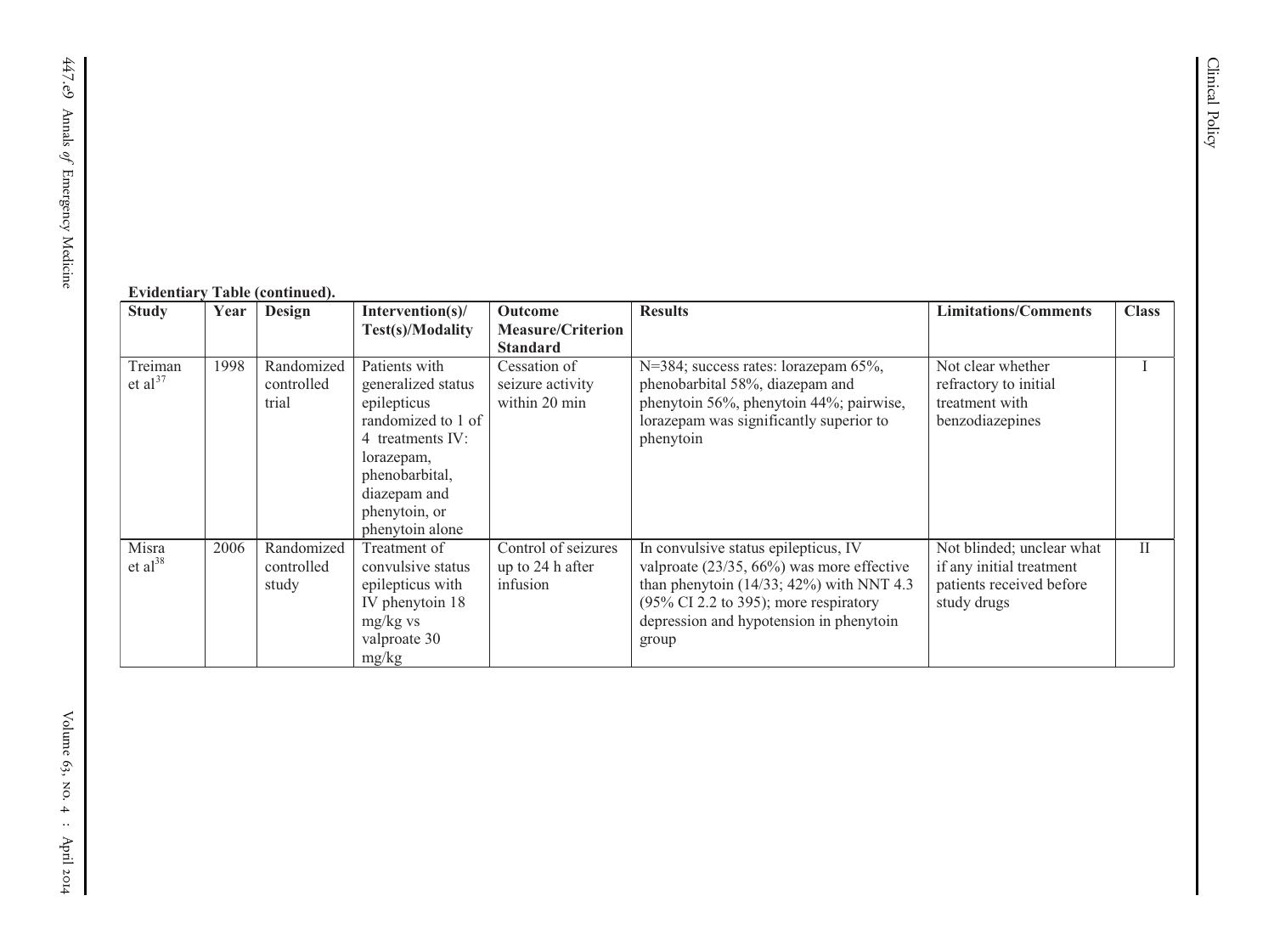| <b>Study</b>                     | Year | Design                                                                | Intervention(s)/<br>Test(s)/Modality                                                                                                          | <b>Outcome</b><br><b>Measure/Criterion</b>                                                                      | <b>Results</b>                                                                                                                                    | <b>Limitations/Comments</b>                                                                                              | <b>Class</b>       |
|----------------------------------|------|-----------------------------------------------------------------------|-----------------------------------------------------------------------------------------------------------------------------------------------|-----------------------------------------------------------------------------------------------------------------|---------------------------------------------------------------------------------------------------------------------------------------------------|--------------------------------------------------------------------------------------------------------------------------|--------------------|
| Agarwal<br>$et$ al <sup>39</sup> | 2007 | Randomized<br>controlled<br>trial; patients<br>matched for<br>age and | In patients with<br>benzodiazepine-<br>refractory status<br>epilepticus, IV<br>loading 20 mg/kg of                                            | <b>Standard</b><br>Seizure cessation based on<br>motor activity or EEG<br>within 20 min; and<br>adverse effects | Both drugs efficacious with<br>status epilepticus cessation:<br>valproate 88%, phenytoin<br>$84\%$ ; 12% of phenytoin<br>group became hypotensive | No blinding to treatment<br>group; negative study                                                                        | $\mathbf{I}$       |
| Peters and                       | 2005 | gender<br>Retrospective                                               | valproate or<br>phenytoin<br>102 patients who                                                                                                 | Interruption of seizures                                                                                        | 102 patients entered;                                                                                                                             | Protocol not completely                                                                                                  | $\mathop{\rm III}$ |
| Pohlmann-<br>Eden <sup>40</sup>  |      | observational<br>series                                               | received IV valproate<br>at range of 4 mg/kg<br>to $16 \text{ mg/kg}$ in<br>seizure emergencies                                               | within 15 min                                                                                                   | valproate efficacious in 27/35<br>or 77% (95% CI 63% to<br>$91\%$ ) in those with status<br>epilepticus                                           | standardized; not all<br>patients in status<br>epilepticus                                                               |                    |
| Limdi<br>et al <sup>41</sup>     | 2005 | Retrospective<br>case series                                          | Reviewed records of<br>patients with status<br>epilepticus who<br>received IV valproate<br>at doses ranging from<br>10 mg/kg to $78$<br>mg/kg | Cessation of seizures on<br>EEG or neurologic<br>examination during 12 h<br>postinfusion                        | Valproic acid efficacy was<br>63% (95% CI 51% to 75%)<br>without serious adverse<br>effects                                                       | Valproate was first-line<br>drug in 22% of cases; no<br>standardization of dose or<br>medication with<br>benzodiazepines | $\mathop{\rm III}$ |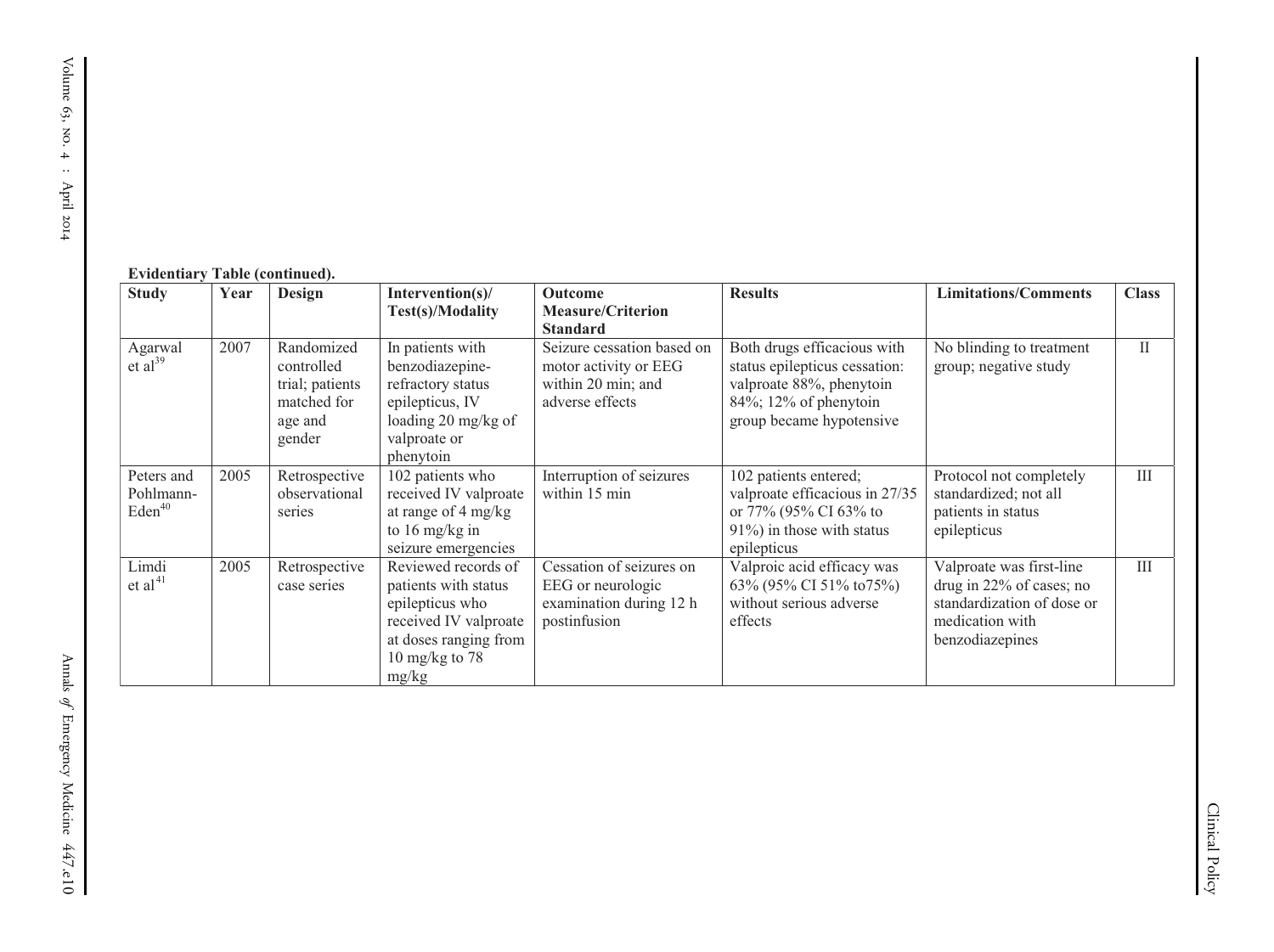|                              |      | EVIGHUAL V TADIC (CONTINUED).                                     |                                                                                                                                                                                                                 |                                                                                      |                                                                                                                |                                                                                                                            |              |
|------------------------------|------|-------------------------------------------------------------------|-----------------------------------------------------------------------------------------------------------------------------------------------------------------------------------------------------------------|--------------------------------------------------------------------------------------|----------------------------------------------------------------------------------------------------------------|----------------------------------------------------------------------------------------------------------------------------|--------------|
| <b>Study</b>                 | Year | Design                                                            | Intervention(s)/<br>Test(s)/Modality                                                                                                                                                                            | Outcome<br><b>Measure/Criterion</b>                                                  | <b>Results</b>                                                                                                 | <b>Limitations/Comments</b>                                                                                                | <b>Class</b> |
| Chen<br>et al <sup>42</sup>  | 2009 | Prospective<br>nonrandomized<br>observational<br>trial            | Patients with<br>refractory convulsive<br>status epilepticus who<br>failed IV diazepam<br>and IM phenobarbital<br>were given valproate<br>30 mg/kg IV at 6<br>mg/kg/h                                           | <b>Standard</b><br>Cessation of motor activity<br>within 1 h of starting<br>infusion | Valproate controlled<br>seizures within 1 h in 88%<br>$(95\% \text{ CI } 78\% \text{ to } 97\%)$               | No control; children<br>included in data; endpoint<br>not completely clear                                                 | III          |
| Gilad<br>et al <sup>43</sup> | 2008 | Prospective,<br>nonrandomized,<br>open-label,<br>controlled study | Patients with status<br>epilepticus or acute<br>repetitive seizures<br>were given either IV<br>phenytoin 18 mg/kg<br>or valproate 30<br>mg/kg                                                                   | Cessation of seizures within<br>$20 \text{ min}$                                     | Enrolled 74 patients, with<br>control of seizures in 88%<br>regardless of treatment<br>group                   | Study drugs were first-line<br>treatment; no<br>benzodiazepines<br>administered; no<br>randomization; unbalanced<br>design | III          |
| Tripathi<br>$et$ $a1^{44}$   | 2010 | Prospective<br>nonrandomized<br>trial                             | Convenience<br>allocation of patients<br>with refractory status<br>epilepticus (had<br>received lorazepam<br>and phenytoin<br>already); assigned to<br>IV valproate 30<br>mg/kg vs<br>levetiracetam 30<br>mg/kg | Cessation of seizure (EEG)<br>after infusion                                         | 82 patients entered, with<br>equal efficacy between the<br>2 treatments; valproate<br>68% vs levetiracetam 73% | No standardization of first-<br>line treatment; finances<br>used for allocation                                            | $\rm III$    |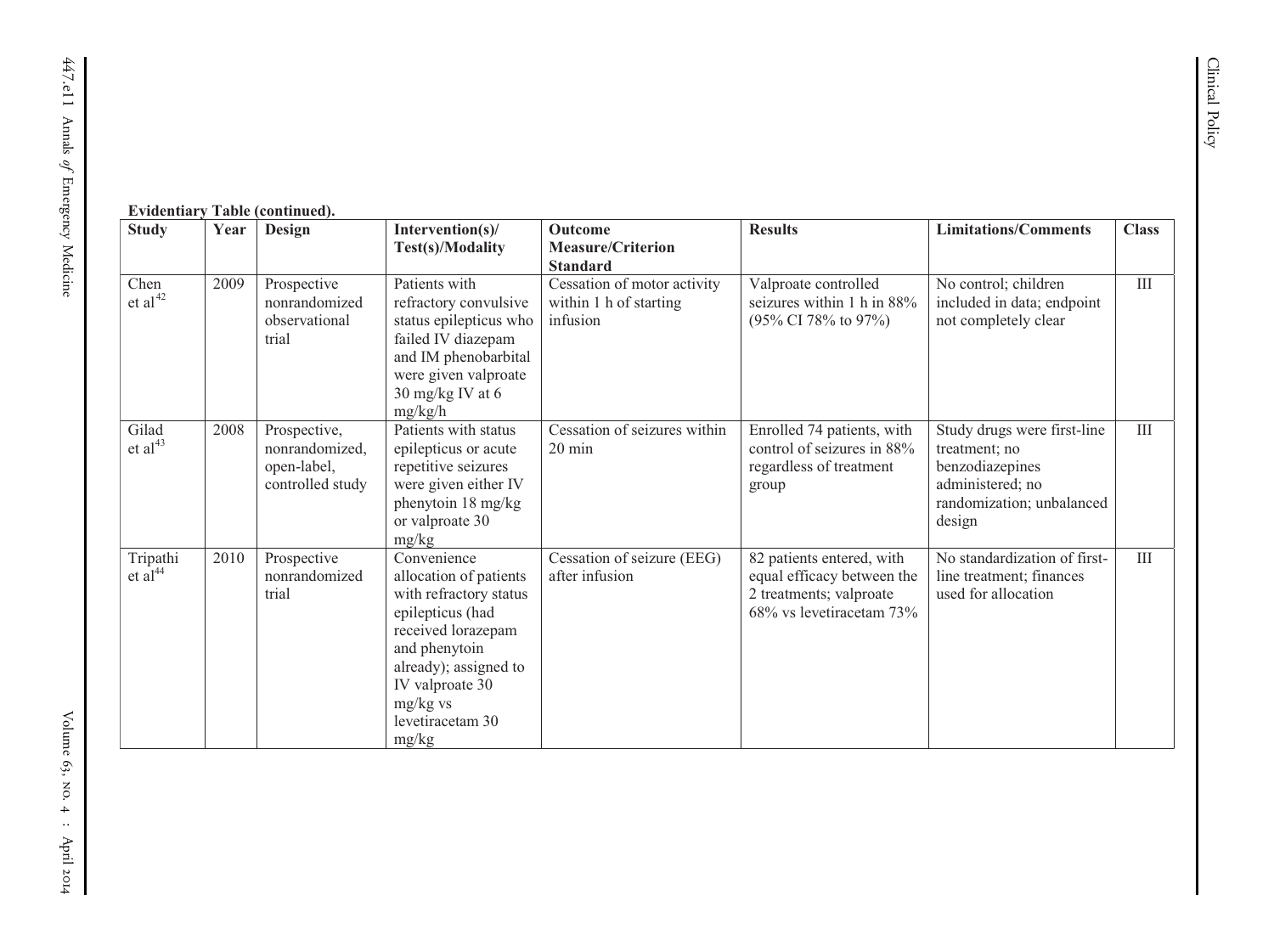| <b>Evidentiary Table (continued).</b> |      |                                                                                                                          |                                                                                                                                               |                                                                                                              |                                                                                                                                                                                                    |                                                                                                                                                                                                           |              |  |  |
|---------------------------------------|------|--------------------------------------------------------------------------------------------------------------------------|-----------------------------------------------------------------------------------------------------------------------------------------------|--------------------------------------------------------------------------------------------------------------|----------------------------------------------------------------------------------------------------------------------------------------------------------------------------------------------------|-----------------------------------------------------------------------------------------------------------------------------------------------------------------------------------------------------------|--------------|--|--|
| <b>Study</b>                          | Year | Design                                                                                                                   | Intervention(s)/<br>Test(s)/Modality                                                                                                          | <b>Outcome</b><br><b>Measure/Criterion</b><br><b>Standard</b>                                                | <b>Results</b>                                                                                                                                                                                     | <b>Limitations/Comments</b>                                                                                                                                                                               | <b>Class</b> |  |  |
| Ruegg et al <sup>45</sup>             | 2008 | Retrospective<br>case series                                                                                             | Chart review of patients who<br>received levetiracetam 20 mg/kg IV<br>for seizures                                                            | Cessation of seizure<br>by EEG                                                                               | In the refractory status<br>epilepticus group,<br>efficacy was $67\%$ (16/24)<br>[95% CI 48% to 86%]                                                                                               | No standardization of<br>first-line treatment                                                                                                                                                             | $\rm III$    |  |  |
| Fattouch<br>et al <sup>46</sup>       | 2010 | Prospective<br>observational<br>series                                                                                   | Elderly (aged $\geq 65$ y) patients with<br>video EEG-documented status<br>epilepticus loaded with<br>levetiracetam 1,500 mg in $\leq$ 15 min | Cessation of seizure<br>based on video EEG<br>monitoring                                                     | 9 patients treated: 8/9,<br>89% (95% CI 68% to<br>100%) had reduction in<br>seizures; in $7/9$ , $78\%$<br>$(95\% \text{ CI } 51\% \text{ to } 100\%)$<br>of seizures ceased                       | Levetiracetam may have<br>been used first line for<br>status epilepticus;<br>unclear what was initial<br>treatment; no controls;<br>mixture of convulsive<br>and nonconvulsive status<br>epilepticus      | $\rm III$    |  |  |
| Uges<br>$et$ al <sup>47</sup>         | 2009 | Prospective<br>open-label<br>trial of<br>patients with<br>status<br>epilepticus<br>refractory to<br>benzo-<br>diazepines | Patients with status epilepticus<br>refractory to benzodiazepines were<br>given levetiracetam 2,500 mg IV<br>over 5 min                       | Safety; patients were<br>observed 24 h for<br>cardiac, respiratory,<br>dermal, or allergic<br>adverse events | 11 patients were enrolled,<br>with 10 (83% [95% CI<br>62% to 100%]) having<br>seizures terminate within<br>24 h; 1 patient with<br>flushing and 1 patient<br>with unrelated oxygen<br>desaturation | Not efficacy study; drug<br>given inconsistently with<br>respect to other<br>anticonvulsants;<br>levetiracetam technically<br>was given third line after<br>benzodiazepines and<br>valproate or phenytoin | $\rm III$    |  |  |
| Berning<br>et al <sup>48</sup>        | 2009 | Retrospective<br>case series                                                                                             | Chart review of 8 patients who<br>received levetiracetam 20 mg/kg IV<br>for status epilepticus after<br>benzodiazepines (1 group)             | Termination of seizure<br>activity on EEG<br>within 30 min                                                   | Efficacy was $3/8$ (38%),<br>95% CI 4% to 72%                                                                                                                                                      | Only 8 patients;<br>benzodiazepine dose<br>was only 2 mg<br>lorazepam; older<br>population (aged $\geq 63$ y)                                                                                             | III          |  |  |

H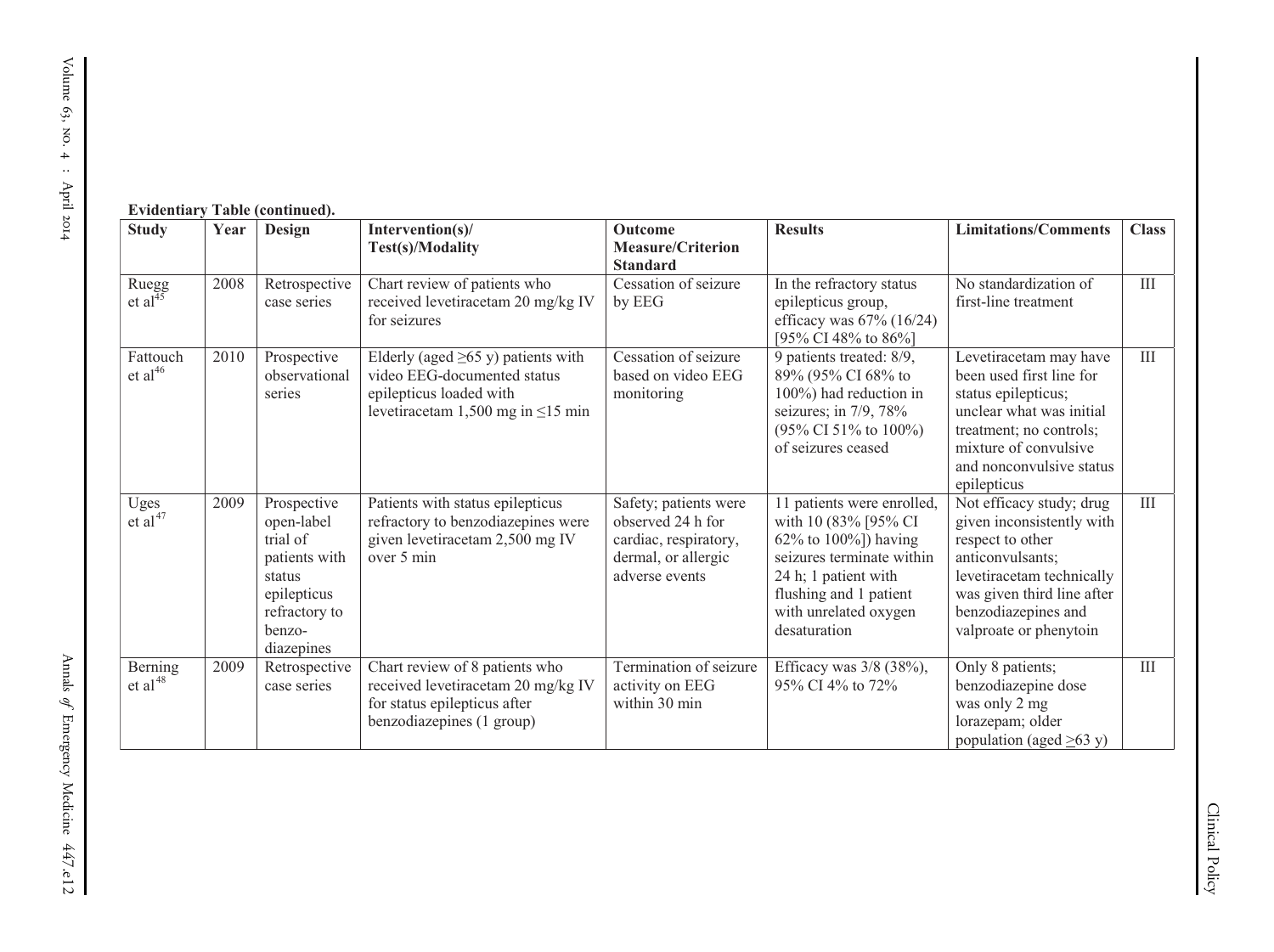447.e13

| вушеннагу тарк усопшиси).              |      |                                                  |                                                                                                                                                                                                                        |                                                                         |                                                                                               |                                                                                                                                  |              |
|----------------------------------------|------|--------------------------------------------------|------------------------------------------------------------------------------------------------------------------------------------------------------------------------------------------------------------------------|-------------------------------------------------------------------------|-----------------------------------------------------------------------------------------------|----------------------------------------------------------------------------------------------------------------------------------|--------------|
| <b>Study</b>                           | Year | Design                                           | Intervention( $s$ )/                                                                                                                                                                                                   | <b>Outcome</b>                                                          | <b>Results</b>                                                                                | <b>Limitations/Comments</b>                                                                                                      | <b>Class</b> |
|                                        |      |                                                  | Test(s)/Modality                                                                                                                                                                                                       | <b>Measure/Criterion</b>                                                |                                                                                               |                                                                                                                                  |              |
|                                        |      |                                                  |                                                                                                                                                                                                                        | <b>Standard</b>                                                         |                                                                                               |                                                                                                                                  |              |
| Eue et $\overline{al^{49}}$            | 2009 | Retrospective<br>case series                     | Chart review of 43 patients with<br>status epilepticus who failed<br>benzodiazepines and received IV<br>levetiracetam                                                                                                  | Termination of seizure<br>activity clinically or<br>on EEG within 3 min | Efficacy was 19/43<br>$(44\%)$ , 95% CI 29% to<br>59%                                         | Dosage not<br>standardized; average<br>age of population 67 y                                                                    | III          |
| Gamez-<br>Leyva<br>et al <sup>50</sup> | 2009 | Retrospective<br>case series                     | Chart review of 33 adult patients<br>with status epilepticus who had not<br>responded to IV benzodiazepines<br>and received a median of 1,000 mg<br>IV levetiracetam over 15 to 30 min                                 | Absence of seizures<br>within 24 h of drug<br>infusion                  | Efficacy was 24/33<br>$(73\%)$ , 95% CI 58% to<br>88%                                         | Only 6 $(18\%)$ patients<br>had generalized as<br>opposed to focal status<br>epilepticus; unclear how<br>quickly the drug worked | III          |
| Rossetti<br>et al <sup>51</sup>        | 2011 | Randomized<br>controlled<br>multicenter<br>trial | Prospective; patients with status<br>epilepticus refractory to<br>benzodiazepines were randomized<br>to starting IV doses of propofol 2<br>$mg/kg$ vs pentobarbital 5 mg/kg<br>titrated upward based on EEG<br>results | Control of seizures<br>using EEG within the<br>first day; tolerability  | Same efficacy; propofol<br>43% vs pentobarbital<br>$22\%$ (NS); difference in<br>tolerability | Underpowered study<br>$(n=23)$                                                                                                   | III          |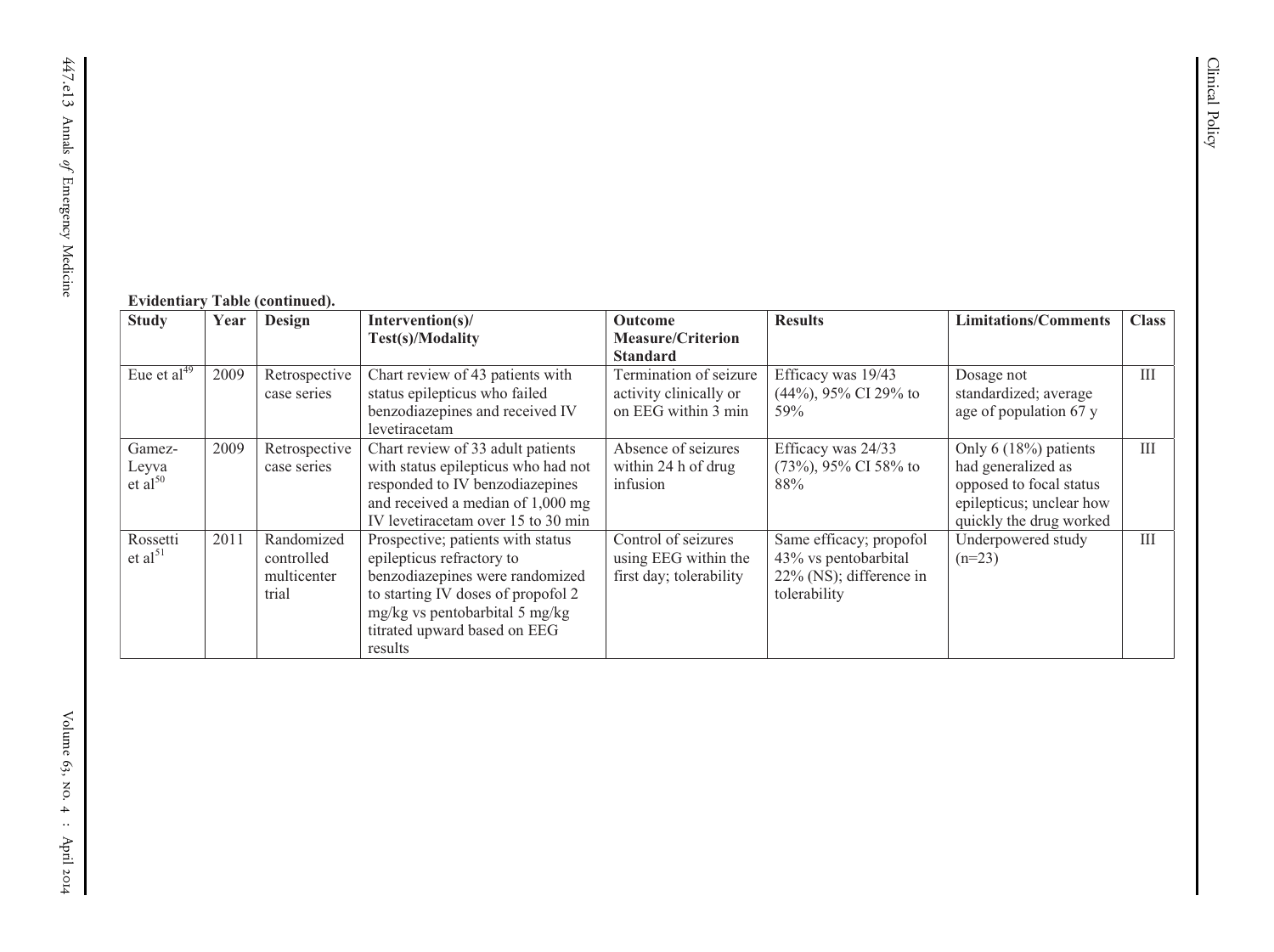| $100.4$ Mo. 4 |  |
|---------------|--|
|               |  |
|               |  |
| April 2014    |  |
|               |  |

| <b>Study</b>                         | Year | <b>Design</b>        | Intervention(s)/<br>Test(s)/Modality                                                                                                                                                                                                                      | <b>Outcome</b><br><b>Measure/Criterion</b><br><b>Standard</b>                                                                                   | <b>Results</b>                                                                                                                                                                                                                                                                           | <b>Limitations/Comments</b>                                                                                              | <b>Class</b>       |
|--------------------------------------|------|----------------------|-----------------------------------------------------------------------------------------------------------------------------------------------------------------------------------------------------------------------------------------------------------|-------------------------------------------------------------------------------------------------------------------------------------------------|------------------------------------------------------------------------------------------------------------------------------------------------------------------------------------------------------------------------------------------------------------------------------------------|--------------------------------------------------------------------------------------------------------------------------|--------------------|
| Carley and<br>Crawford <sup>52</sup> | 2002 | Structured<br>review | MEDLINE search from<br>1966 through 2001<br>identified 6 studies (4<br>studies with adults, 1 study<br>with children, 1 study with<br>unknown patient<br>population) addressing<br>whether IV propofol is<br>effective in resistant status<br>epilepticus | Cessation of seizures                                                                                                                           | No standardization<br>of treatment:<br>propofol appeared to<br>quickly terminate<br>seizures (2.6 min in<br>1 series)                                                                                                                                                                    | Cases identified<br>retrospectively; only 1<br>study with a control<br>group (total $N=16$ ); very<br>small sample sizes | $\mathop{\rm III}$ |
| Claassen<br>et al <sup>53</sup>      | 2002 | Structured<br>review | Searched MEDLINE and<br>OVID for studies of<br>refractory status epilepticus<br>treated with IV midazolam,<br>propofol, or pentobarbital                                                                                                                  | Immediate treatment<br>failure at 1 and 6 h after<br>initial loading;<br>adverse effect was<br>measured as<br>hypotension requiring<br>pressors | 193 patients in 28<br>studies were<br>included; fewer<br>treatment failures in<br>pentobarbital group<br>at 8% vs propofol<br>27%, or midazolam<br>$20\%$ (P<.01);<br>pressors were<br>required more often<br>in the pentobarbital<br>group, 77% vs<br>propofol 42% and<br>midazolam 30% | None of the studies were<br>prospective<br>randomizations; all were<br>open label without<br>blinded observers           | $\mathop{\rm III}$ |